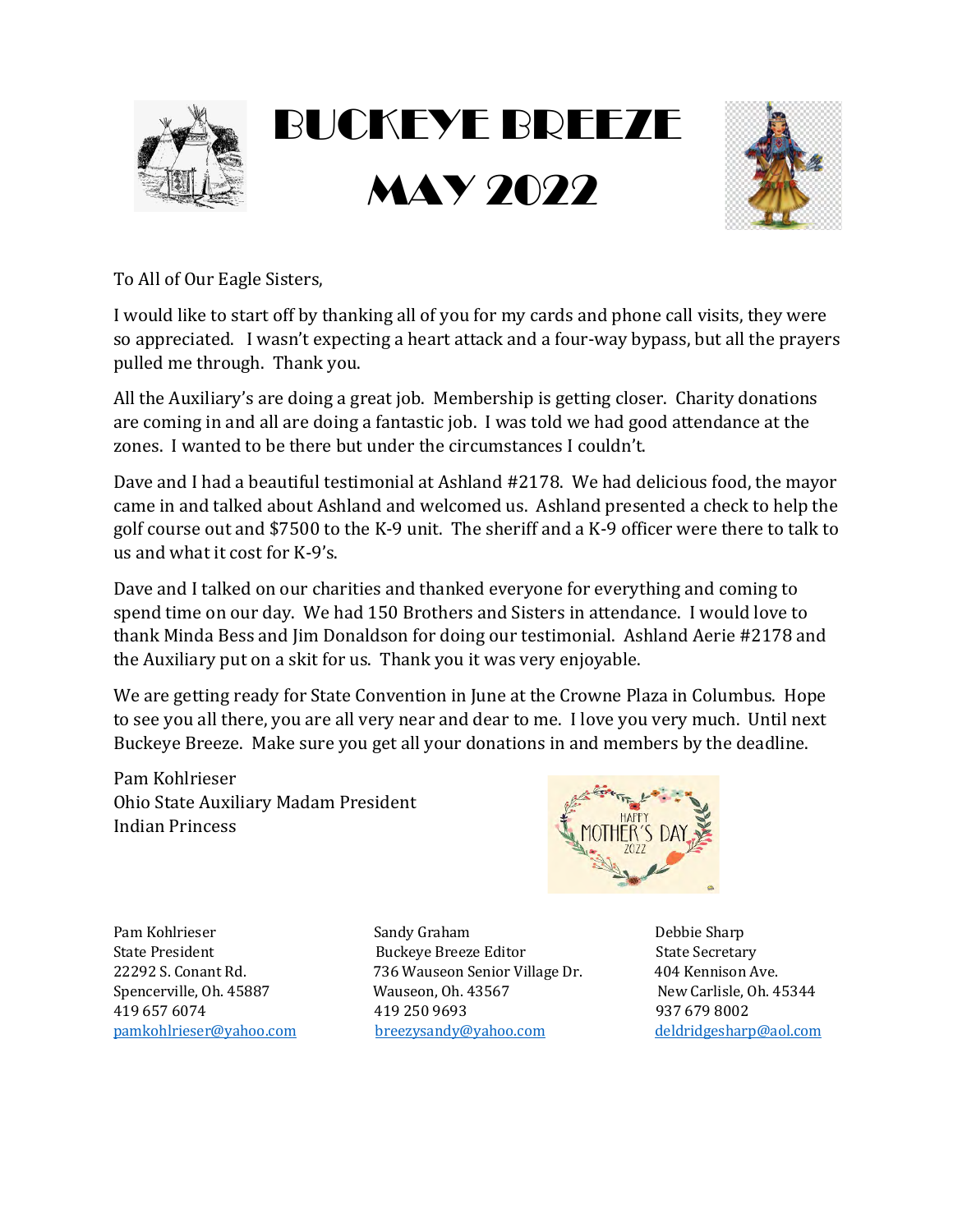# *June Birthday's*

|  | 25th Judy Sanders PGMP, PSP419 468 3111 |
|--|-----------------------------------------|
|  |                                         |

### *June Anniversary's*

| 12th Mary Tolbert PSO (Bill) 330 821 2822           |
|-----------------------------------------------------|
|                                                     |
| 19th Linda Lagrou PSO (Bob) 419 355 9416            |
| 19th Peggy Collins PSO (Grant) 740 281 7696         |
| 28 <sup>th</sup> Lynn Philpot SO (Jim) 513 315 3023 |
| 30 <sup>th</sup> Nyda Rapp PSO (Dale) 330 875 1181  |





*Happy Birthday and Anniversary to everyone who has a birthday or anniversary in the month of June* 

### *To my Eagle Sisters,*

I am weak from my eye surgery, but the doctor said that I am doing well. He doesn't want to see me for another 4 weeks. Lots of eye drops to remember. My eyesight is improving a little each day. I can now drive a car again even though I am still legally blind in one eye. I no *longer need glasses, except cheaters to read small print. It has been quite an experience from not being able to see a foot in front of my face to getting regular sight back in my right eye. I want to thank you and everyone else who prayed and sent good thoughts! They really helped keep my spirits up.*

*Hope to see everyone soon.*

*Kimberly Miller* Auxiliary Secretary #1095 *SWZ* District #1 Leader



*Get-well Blessings To All Our Eagles Sisters*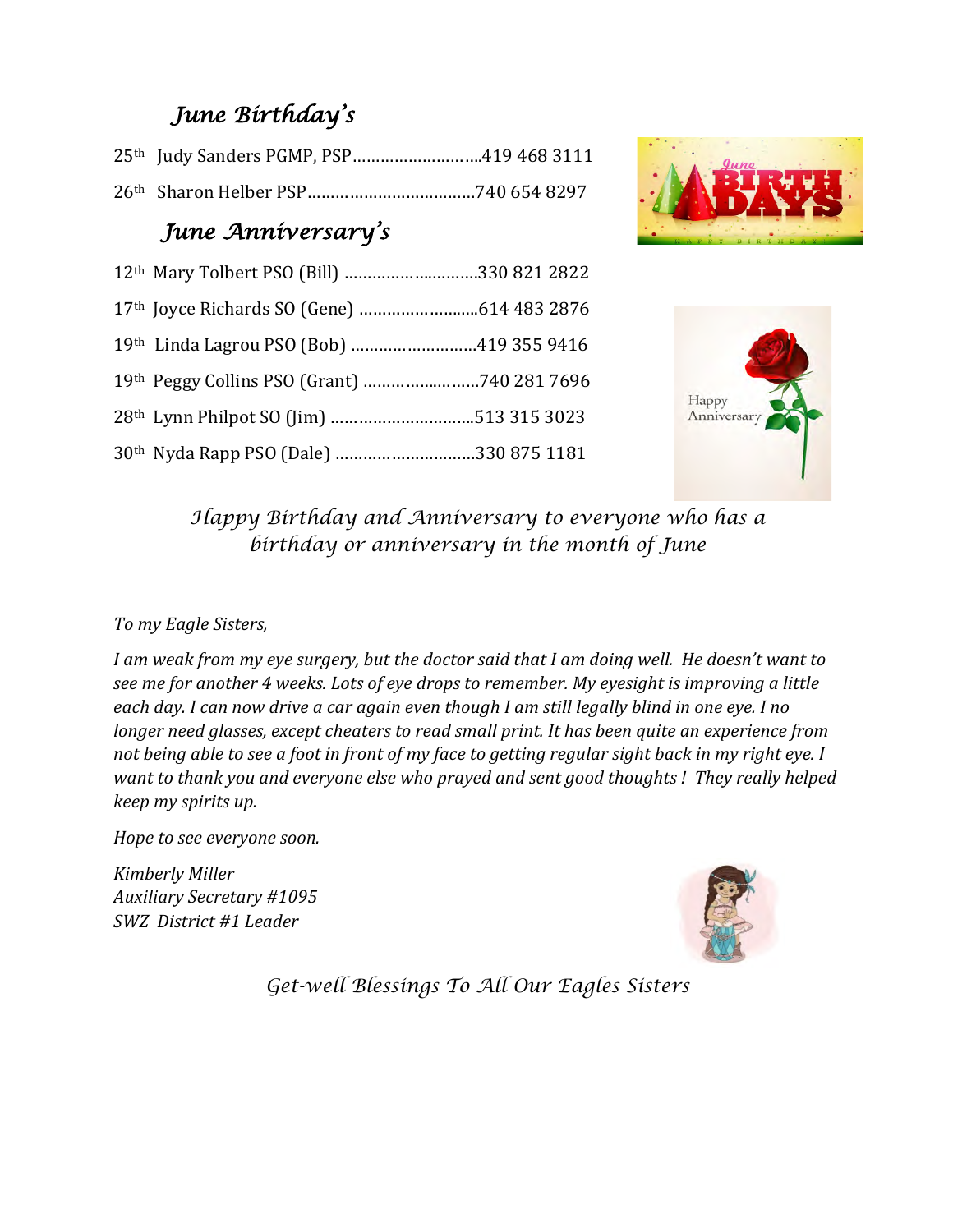### GIFT CARDS/TICKETS NEEDED FOR STATE TRUSTEES DAILY RAFFLE BASKETS

State Convention is just around the corner in June. The State Trustees are asking for donations of "Gift Cards" for their daily raffle, plus rolls of tickets to help with their raffle baskets and daily 50/50's. Please send with the gift cards the receipt for the purchase so that we can confirm the value and include with the cards. You may contact your local Zone Trustee to turn in at any time. Every donation will be appreciated. Getting the cards to the trustees before the convention helps us to split them equally among the four baskets.

Thank you from your State Trustees: Brenda Carpenter - NEZ, Agnes Smith - NWZ, Judy Kempton – CZ, Janet Holmes – SEZ, Lynn Philpot – SWZ

### **Rummage Sale**

On June  $4<sup>th</sup>$ , Akron #555 Ladies will be having a rummage sale from 10 – 3. Proceeds to benefit charity. We are accepting donations of items and would like to invite all our Sister to come.

### NOTICE

For those of you who have not submitted your letters recommending a Sister for State Office, we request that you send them to Judy Sanders, a member of the nominating committee, or if sending them to the State Secretary, please write "to the attention of the **nominating committee"** on the **outside** of the envelope. Many thanks to each of you.

**Judy Sanders** 4463 State Route 309 Galion, Ohio 44833

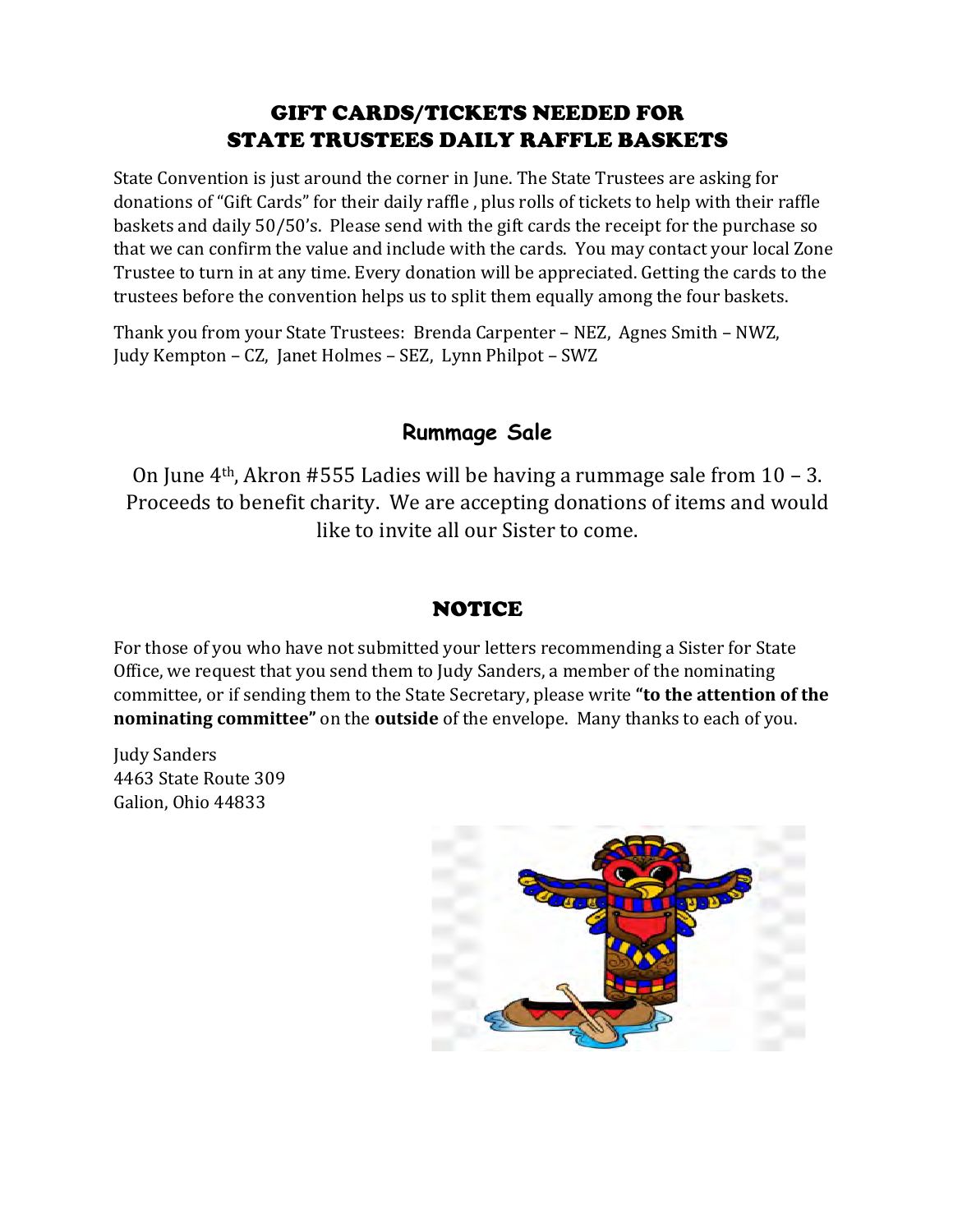To the Ohio Reservation,

Our year as a reservation is just about over but it is not too late to go out and get those sacred grounds (reenrolls) for the 2021-2022 year. Find out who they were and why they dropped out. They didn't feel like being a part of the Eagles, no one appreciated what they may have tried to do, they didn't understand what we really were about, why they did not reenroll, not enough cooperation between the Aerie and Auxiliary. Talk to them and ask what we could do to make them want to join us again.

I want to thank all of you who did go out and bring back a total of 86 enrollees between March 31 and April 30, there were 49 clubs that had 1 or 2 reenrolled. A BIG THANK YOU to the following for 3 or more new members:

Newark # 2163, Corning #463, Troy (Miami) #971, Clyde #2291, and Portsmouth #4285 all had 3 re-enrollees. Fremont (Croghan) #712, Kenton #2163, and Canton McKinley #2370 all had 4 re-enrollees. And an EXTRA BIG APPLAUSE to New Lexington #2070, and Medina #2227 for their 5 new re-enrollees. Great job Drummers (current members). Drummers we are happy if you just bring in one new re-enrollee this year. That can add up to quite a few members to our rolls, but more important remember to keep the drummers we have, don't let them fall by the wayside. As we are paying our dues for the next year, be sure and reach out to any members you know who have not yet paid their dues to pay them, so they won't be on the dropped list for the next year.

Until I see you at State Convention, take care and God Bless you all. HAPPY MOTHER'S DAY to all the MOTHERS. You are all so blessed and more loved than you will ever know.

Sincerely,

 $\overline{\text{Zora}}$  Griffith

State Reenrollment Chairman Diamond Auxiliary #3491 zoragriffith@yahoo.com



Success is not final; failure is not fatal;

It is the courage to continue that counts.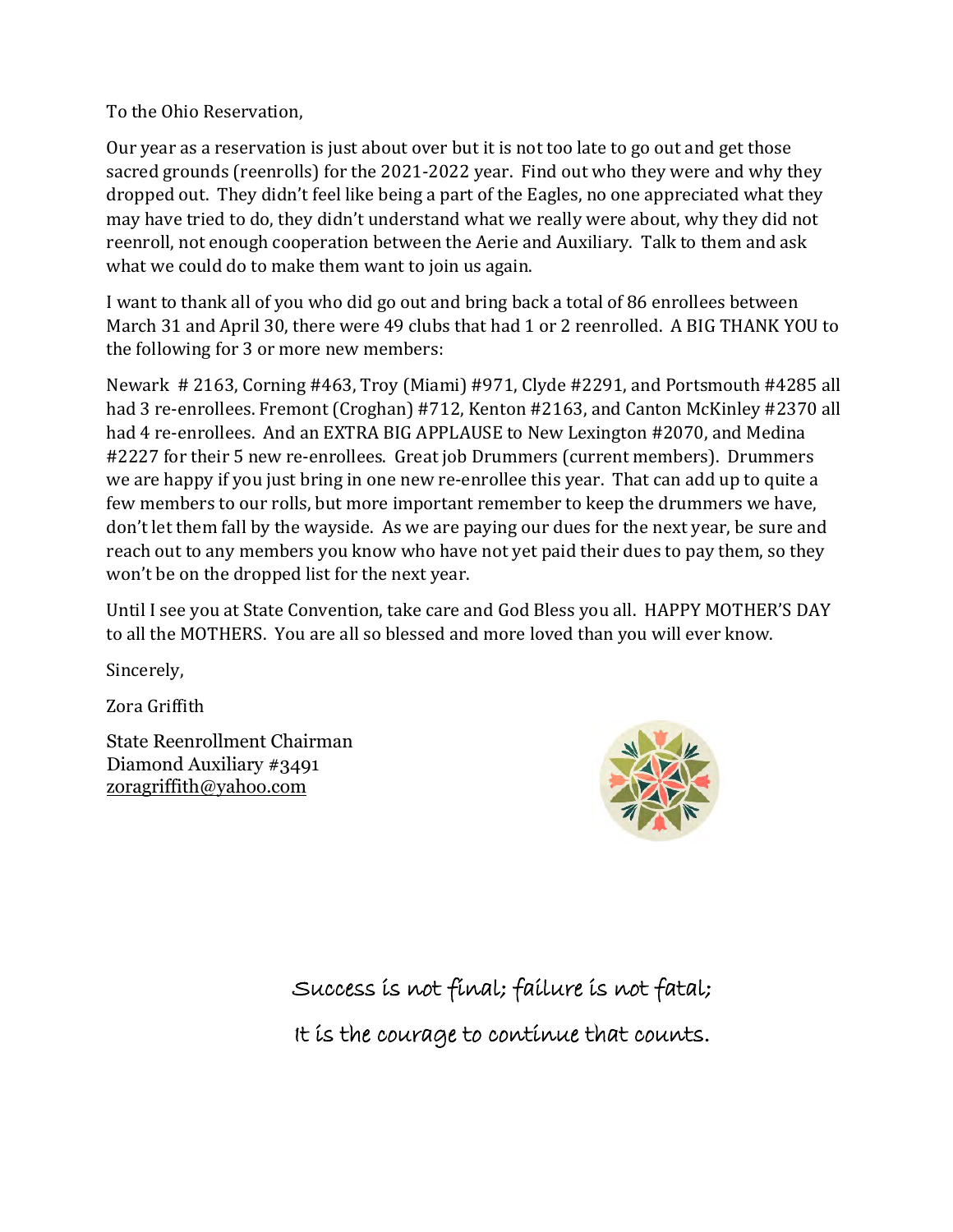

**RITUAL SCHOOL!!**

WHEN: SATURDAY, MAY 21, 2022 AT 10 A.M.

WHERE: DIAMOND AERIE #3491, 376 QUICK ROAD, NEW CARLISLE, **OHIO**

ANYONE interested in becoming a judge or wanting to participate in **Ritual Competition or in getting a Ritual Team started in your Auxiliary,** District, or Zone are welcome to attend! ALL ARE WELCOME!! A spaghetti dinner will be served. Cost: \$5.00.

It is requested you e-mail State Chairman Elaine Roesle at **snowchildren@hotmail.com** or State Secretary Debbie at deldridgesharp@aol.com if you plan on attending so they know how many to expect. Thank you!

**DONATIONS ARE REQUESTED FOR THE THIS YEAR'S BAZAAR TABLE. PROCEEDS WILL GO TO CLEVELAND HEARING AND SPEECH. THANK YOU!**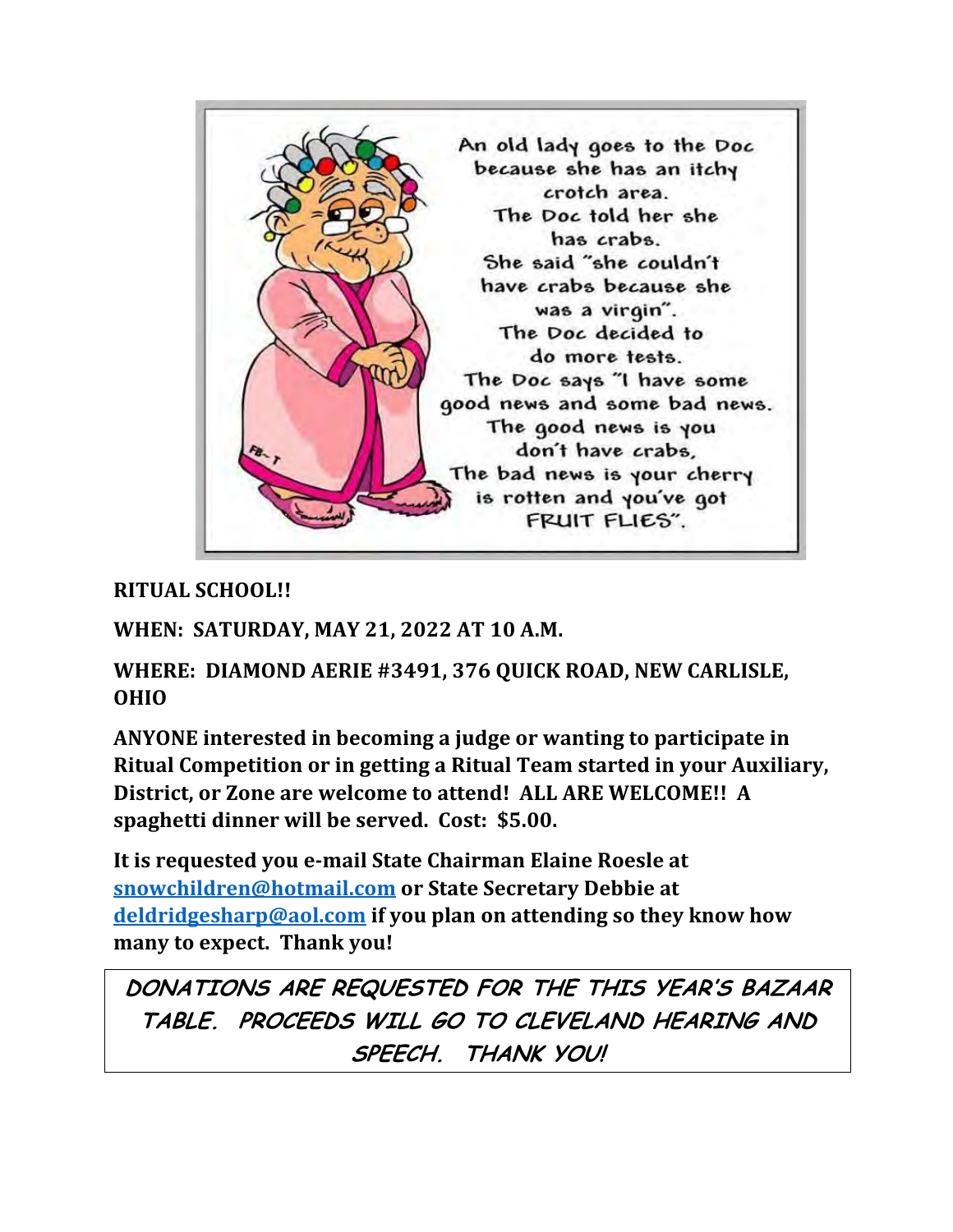

### **OFFICER AND AUDITOR TRAINING IS BACK!!!**

 Now that COVID is (hopefully) behind us, we have scheduled our next Auxiliary Officers and Auditor Training Class. It will be hosted by Miami Valley Auxiliary #1395 in Lebanon, Ohio. Thank you, Miami Valley, for volunteering to host! The date is July 9, 2022. If you plan to attend, PLEASE complete the enclosed Registration Form and send to State Secretary Debbie Sharp no later than June 30th. It is important for us to know how many are planning to attend so we can have hand-outs available for everyone.

 As always, this class is open to **ANY AUXILIARY SISTER** in good standing. You do not have to be an Officer or Auditor to attend. Bring a laptop with you if possible as we will be training on MMS.

 The only cost to attend the training will be for your lunch and your hotel room if you wish to stay the night. Information on hotel(s) will be provided in the May Buckeye Breeze.

 **NOTE:** The Ohio State Auxiliary does not pay for any attendee's expenses to attend this class. Please don't hesitate to contact State Secretary, Debbie Sharp, if you have any questions.

We still don't have a location for another training class in northern Ohio for July or August. Please let us know if your Auxiliary is interested in hosting this very important training. ////////////////////////////////////////////////////////////////////////////////////////////////////////////////////////////////////////////

### **FUNDRAISER FOR 2ND STATE VICE PRESIDENT KATHY JENNINGS!!**

3-month calendars (June, July and August) are currently being sold to help Kathy raise money for her year as State President. Each calendar is \$10.00 and has two 3-digit numbers assigned. The winners will be based on the Ohio Lottery Pick-3 evening drawing straight, Monday thru Saturday. You can win anywhere from \$20.00 to \$200.00 on any given day. You can win more than once—your calendars are good for all three months. We have LOTS of calendars to sell!! Please contact Debbie Sharp at  $\frac{\text{deldridgesharp}(a)}{\text{dual.com}}$  or Kathy Jennings at kathyjo46@aol.com if you are interested in purchasing a calendar or if you would like some sent to you to sell or for your Auxiliary and/or District to sell.

**THANK YOU SO MUCH FOR YOUR SUPPORT!!**

**////////////////////////////////////////////////////////////////////////////////////////////////////////////////////////**

### **REMEMBRANCE TABLE AT STATE CONVENTION**

 Sisters, we will have our Remembrance Table once again at State Convention to honor those we have lost. If you have a picture or a momento of someone you have lost, you are encouraged to add it to the table. Let's honor those who have passed, shed some tears and/or share some happy memories. Thank you everyone!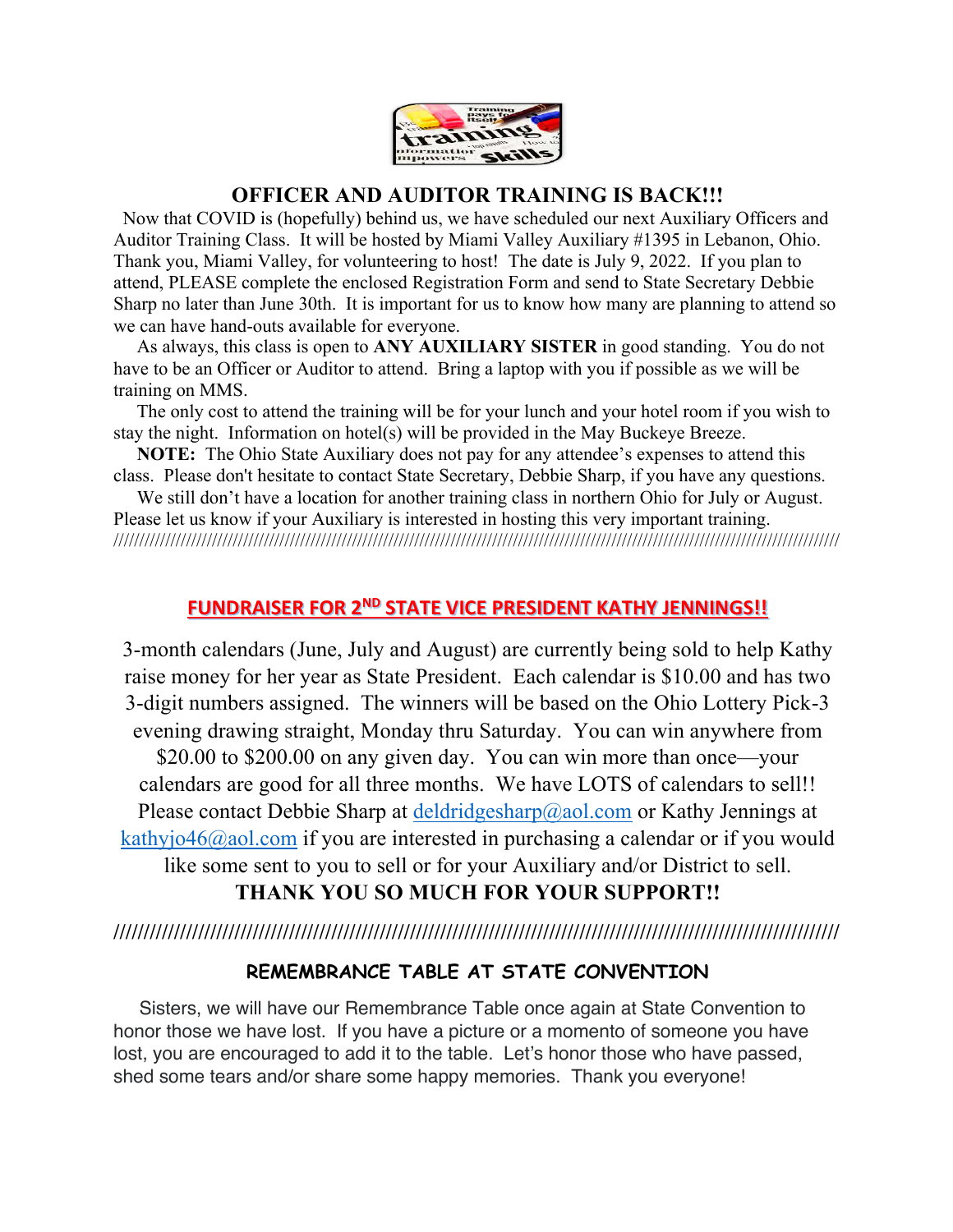**IMPORTANT DATES TO REMEMBER:**

**May 15, 2022 – Deadline to submit Proposed Resolutions and/or New or Changes to Ohio State Auxiliary By-Laws.**

**May 15, 2022 – Resolutions for consideration for a Grand Auxiliary Officer.**

**May 21, 2022 – Ritual School at Diamond Aerie #3491, New Carlisle**

**May 24, 2022 – Deadline for Donations to Charities & Projects for this fraternal year.**

**May 24, 2022 – Extended deadline to submit your Ads and/or Patron Ads for the State Convention Program Book**

**May 31, 2022 – Deadline to pre-register for State Convention. You only need to submit ONE COMBINED CHECK for credentials, visitor registration and banquet tickets.**

**June 1, 2022 – Letters of support for current State Officers and/or Sisters you would like to see as a State Officer.**

**June 30, 2022 – Deadline to register for Officers & Auditor Training School at Miami Valley Aerie, Lebanon**

**"NONE OF THAT SISSY CRAP"**

**Are you tired of those sissy "friendship" poems? Well, here is a series of promises that actually speak of true friendship. No cutesy little smiley faces—just the stone cold truth of great friendship:**

**1. When you are sad—I will jump on the person who made you sad like a spider monkey jacked up on Mountain Dew!!**

**2. When you are blue—I will try to dislodge whatever is choking you.**

**3. When you smile—I will know you are plotting something that I must be involved in.**

**4. When you are scared—we will high tail it out of there.**

**5. When you are worried—I will tell you horrible stories about how much worse it could be until you quit whining, ya big baby!!**

**6. When you are confused—I will use little words.** 

**7. When you are sick—stay away from me until you are well. I don't want whatever you have.**

**8. When you fall—I'll pick you up and dust you off—AFTER I laugh my butt off!!**

**9. This is my oath…I pledge it to the end. "Why?" you may ask—because you are my FRIEND!!**

**Friendship is like peeing your pants, everyone can see it, but only you can feel the true warmth.**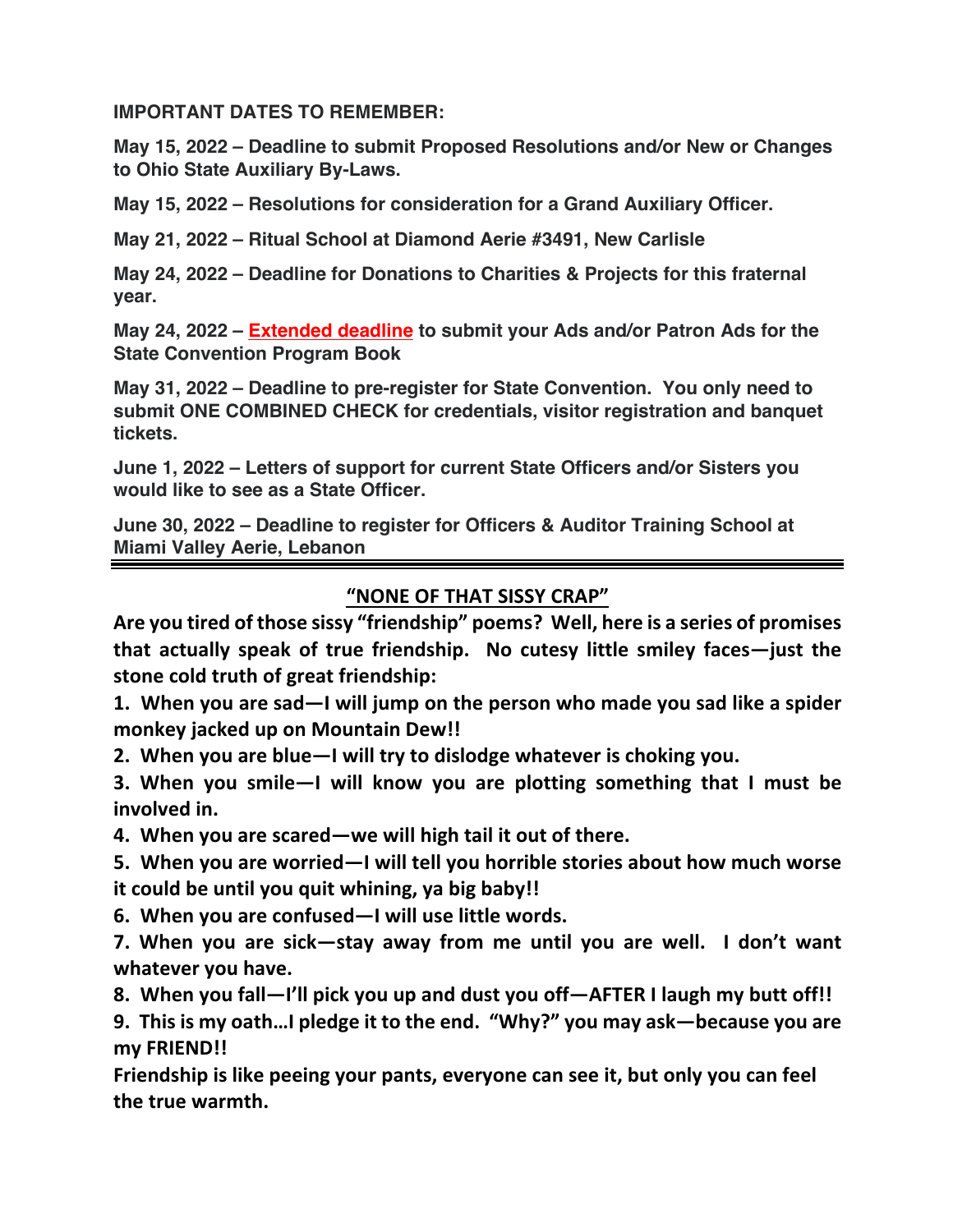Greetings from the Hunting Grounds,

CONGRATULATIONS – OHIO IS A NET GAIN STATE!

As we continue to hunt for the Sacred Buffalos, we have gained 583 new and re-enrolled members for the month of April keeping Ohio as the #1 State in the jurisdiction.

We have three (3) Auxiliaries in the top 15 of the jurisdiction,

971 – Troy with 24 new members

2051 – Wellington with 21 new members

2370 – Canton McKinley with 19 new members

Congratulations go out to District #8 for being the 2nd District to have all Auxiliary Quotas and

to Portsmouth #4285 for making 5 X their quota.

We have 11 Auxiliaries that made Quota in April, they are listed below, and I have included the Net Gain on each as the Grand Aerie is following:

387 – Newark –3.6%, 2187 – McConnelsville +2.4%, 2302 – Woodfield +2.2 %,

3298 – Austintown +4.1%, 2051 – Wellington +3.7%, 2177 – Greenville -7.0%,

3228 – Sandy Valley +0.5%, 2374 – Louisville -1.3%, 2289 – Batavia +9.3%,

408 – Conneaut -3.3%, 4035 - Andover -1.9%.

We now have 85 Net Gain Auxiliaries, you ladies are awesome, keep up the great work.

We are very quickly approaching the Gathering of the Nations for our Pow Wow—we are only six weeks away. You have far surpassed my expectations for the year. I can't wait to see the totals at the end of the year. Hope to see many of you at the state convention in June.

CORRECTION – Last month I showed District #6 as all Net Gain Auxiliary it should have shown

as both Quota and Net Gain. My apologies.

Congratulations to all of you.

Keep searching for the Buffalos and bring back the Forgotten Ones.

Until next month,

This is your Wolf.

Carla Carter

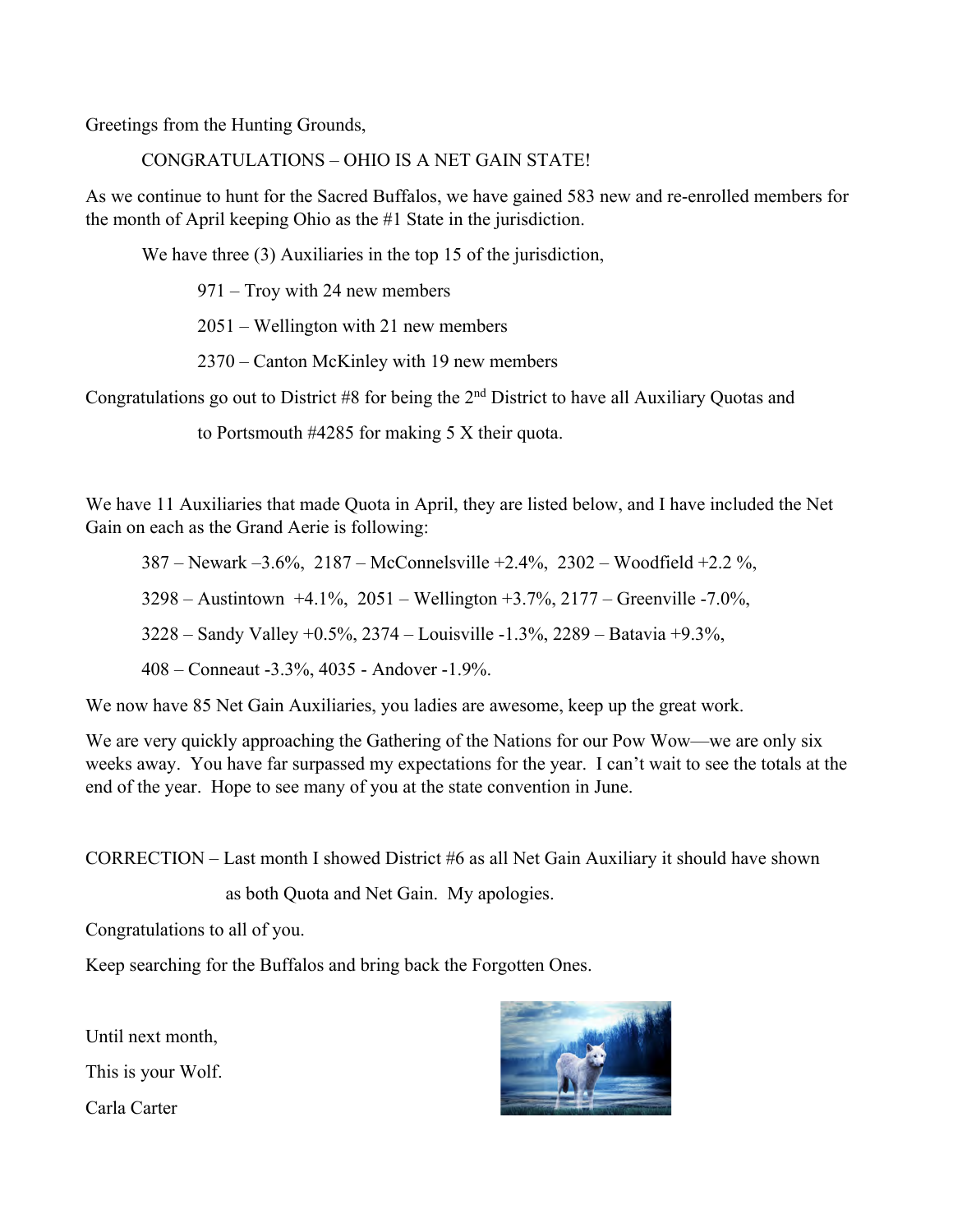### MEMBERSHIP REPORT - APRIL, 2022

| <b>DISTRICT 1</b> | <b>Kimberly Miller</b> | (SW)         |       | 166.67%      | %               |
|-------------------|------------------------|--------------|-------|--------------|-----------------|
| AUX#              | <b>AUXILIARY</b>       | <b>QUOTA</b> | MONTH | <b>TOTAL</b> | <b>Net Gain</b> |
|                   | 449 NORWOOD            | 12           |       |              | $-5.2$          |
|                   | 1095 READING *         | 24           |       | 39           | 1.3             |
|                   | 2193 MT. HEALTHY *     | 24           |       | 41           | 2.5             |
|                   | 2195 MADISONVILLE      | 12           |       | 5            | 6.8             |
|                   | 2197 CHEVIOT **        | 36           | 6     | 81           | 9.9             |
|                   | 3006 LOVELAND **       | 36           | 4     | 89           | 17.0            |
|                   | 3680 FAIRFIELD         | 24           |       | 22           | $-4.3$          |
| <b>TOTAL</b>      |                        | 168          | 17    | 280          |                 |
|                   |                        |              |       |              |                 |

|                   |                           |                 |                    |              |          |                   | ---------                     | --              |              | --     |
|-------------------|---------------------------|-----------------|--------------------|--------------|----------|-------------------|-------------------------------|-----------------|--------------|--------|
| <b>DISTRICT 2</b> | <b>Mary Ellen Matheny</b> | (SW)            |                    | 153.57%      | %        |                   | 2216 LISBON *                 | 12              | 0            | 13     |
| AUX#              | <b>AUXILIARY</b>          |                 | <b>QUOTA MONTH</b> | <b>TOTAL</b> | Net Gain |                   | 2705 GARRETTSVILLE ***        | 12              | $\mathbf{0}$ | 41     |
|                   | 407 HAMILTON *            | 24              |                    | 42           | 9.7      |                   | 3298 AUSTINTOWN *             | 36 <sup>1</sup> | 8            |        |
|                   | 528 MIDDLETOWN *          | 12              |                    | 19           | $-6.2$   | <b>TOTAL</b>      | 2nd Dist. All auxiliary quota | 84              | 9            | 122    |
|                   | 1395 LEBANON *            | 48              |                    | 54           | $-4.4$   |                   |                               |                 |              |        |
|                   | 2202 EATON                | 12              |                    | 8            | $-6.9$   |                   |                               |                 |              |        |
|                   | 2292 GERMANTOWN **        | 12              |                    | 33           | 3.7      | <b>DISTRICT 9</b> | <b>Karen Ritter</b>           | (NW)            |              | 97.35% |
|                   | 2306 MIAMISBURG ***       | 12              |                    | 40           | 18.0     | AUX <sup>#</sup>  | <b>AUXILIARY</b>              | <b>QUOTA</b>    | <b>MONTH</b> | TOTAL  |
|                   | 2309 FRANKLIN *           | 24              | 6                  | 41           | 8.1      |                   | 431 ELYRIA *                  | 24              |              |        |
|                   | 3031 DAYTON DABEL *       | 12 <sub>1</sub> |                    | 14           | $-0.8$   |                   | 444 SANDUSKY                  | 12              | 0            |        |
|                   | 3458 CRYSTAL *            | 24              |                    | 41           | 2.6      |                   | 711 NORWALK                   | 60              | 51           | 49     |
|                   | 3925 MORAINE CITY *       | 12              |                    | 14           | $-3.4$   |                   | 1442 AMHERST                  | 48              |              |        |
|                   | 3986 HAMILTON WEST        | 24              |                    | 15           | $-10.8$  |                   | 2051 WELLINGTON *             | 721             | 21           |        |
|                   | 4014 SPRINGBORO **        | 12              |                    | 25           | 3.9      |                   | 2869 NEW LONDON *             | 12              | 4            |        |
|                   | 4289 GRATIS *             | 24              |                    | 41           | 3.9      |                   | 2875 HURON *                  | 36 <sup>1</sup> | 2            |        |
| <b>TOTAL</b>      |                           | 252             | 40                 | 387          |          | <b>TOTAL</b>      |                               | 264             | 40           | 257    |

| <b>DISTRICT 3</b> |                       | (C) |                    | 243.33%      | %               |
|-------------------|-----------------------|-----|--------------------|--------------|-----------------|
| AUX#              | <b>AUXILIARY</b>      |     | <b>QUOTA MONTH</b> | <b>TOTAL</b> | <b>Net Gain</b> |
|                   | 600 CHILLICOTHE       | 36  |                    | 25           | $-1.2$          |
|                   | 2227 WAVERLY **       | 12  |                    | 27           | 7.5             |
|                   | 2271 NEW BOSTON **    | 24  |                    | 71           | 7.8             |
|                   | 2279 MCARTHUR *       | 24  |                    | 44           | 9.0             |
|                   | 4285 PORTSMOUTH ***** | 24  | 10                 | 125          | 25.0            |
| <b>TOTAL</b>      |                       | 120 | 26                 | 292          |                 |
|                   |                       |     |                    |              |                 |

| Sonya Wolfe            | (SE)         |              | 123.33%      | %               |
|------------------------|--------------|--------------|--------------|-----------------|
| <b>AUXILIARY</b>       | <b>QUOTA</b> | <b>MONTH</b> | <b>TOTAL</b> | <b>Net Gain</b> |
| CORNING *              | 24           |              | 38           | 10.8            |
| <b>GLOUSTER</b><br>468 | 12           |              |              | $-0.9$          |
| 1034 JACKSONVILLE      | 12           |              |              | $-6.9$          |
| 2168 LOGAN             | 24           |              | 13           | $-5.7$          |
| POMEROY **             | 24           | 12           | 49           | 14.9            |
| 3665 BEVERLY *         | 24           |              | 34           | 3.9             |
|                        | 120          | 24           | 148          |                 |
|                        |              |              |              |                 |

|                                       |                                          |     |             |                         |               |                    | <b>HUUU JIINLLIJUUINU</b> | ᅩᄼ              | v.           |              |
|---------------------------------------|------------------------------------------|-----|-------------|-------------------------|---------------|--------------------|---------------------------|-----------------|--------------|--------------|
| <b>DISTRICT 5</b><br>AUX <sup>#</sup> | <b>Anita Kennedy</b><br><b>AUXILIARY</b> | (C) | QUOTA MONTH | 125.93%<br><b>TOTAL</b> | %<br>Net Gain | <b>TOTAL</b>       |                           | 192             | 23           |              |
|                                       | 302 ZANESVILLE *                         | 72  | 8           | 84                      | 0.7           |                    |                           |                 |              |              |
|                                       | 386 CAMBRIDGE                            | 24  |             |                         | $-10.5$       | <b>DISTRICT 12</b> | <b>Betsy Sherrick</b>     | (C)             |              | 100.00%      |
|                                       | 387 NEWARK*                              | 48  | 6           | 48                      | $-3.6$        | AUX <sup>#</sup>   | <b>AUXILIARY</b>          | <b>QUOTA</b>    | <b>MONTH</b> | <b>TOTAL</b> |
|                                       | 760 MT. VERNON *                         | 12  |             | 16                      | $-20.7$       |                    | 397 SPRINGFIELD           | 48              |              |              |
|                                       | 761 COSHOCTON *                          | 36  |             | 49                      | $-2.4$        |                    | 423 WASHINGTON CH *       | 24              | 8            |              |
|                                       | 2070 NEW LEXINGTON *                     | 36  |             | 38                      | 2.0           |                    | 685 CIRCLEVILLE           | 12              | 0            |              |
|                                       | 2120 LANCASTER                           | 12  |             | b                       | $-8.4$        |                    | 950 LONDON                | 24              |              |              |
|                                       | 2187 MCCONNELSVILLE *                    | 24  |             | 25                      | 2.4           |                    | 1689 XENIA                | 24              |              |              |
|                                       | 2801 BUCKEYE LAKE **                     | 24  |             | 51                      | 14.6          |                    | 2244 COLUMBUS SOUTHSIDE   | 12              | 0            |              |
|                                       | 2952 CALDWELL **                         | 12  |             | 30                      | 19.0          |                    | 2252 COLUMBUS LINDEN *    | 36              | 4            |              |
|                                       | 3723 HEATH **                            | 24  |             | 59                      | 4.1           |                    | 3261 REYNOLDSBURG *       | 36 <sup>1</sup> | 5            |              |
| <b>TOTAL</b>                          |                                          | 324 | 43          | 408                     |               | <b>TOTAL</b>       |                           | 216             | 20           |              |

| <b>DISTRICT 6</b> | <b>Donna Spry</b>             | (SE) |             | 154.17%      | ℅        |
|-------------------|-------------------------------|------|-------------|--------------|----------|
| AUX#              | <b>AUXILIARY</b>              |      | QUOTA MONTH | <b>TOTAL</b> | Net Gain |
|                   | 772 WELLSVILLE **             | 12   |             | 26           | 2.4      |
|                   | 1276 TORONTO <sup>*</sup>     | 24   |             | 28           | 2.4      |
|                   | 2162 CADIZ<br>$\ast$          |      |             | 20           | 8.7      |
| <b>TOTAL</b>      | 1st Dist. All auxiliary quota | 48   |             | 74           |          |
|                   | and Net Gain                  |      |             |              |          |

 $\overline{\phantom{a}}$ 

| <b>DISTRICT 1</b> | <b>Kimberly Miller</b> | (SW)  |              | 166.67%      | %        |
|-------------------|------------------------|-------|--------------|--------------|----------|
|                   | <b>AUXILIARY</b>       | OUOTA | <b>MONTH</b> | <b>TOTAL</b> | Net Gain |
|                   | 449 NORWOOD            |       |              |              | -5.21    |
|                   | 1095 READING *         |       | 0.           | 39           | 1.3      |
|                   | 2193 MT. HEALTHY *     |       |              |              | 2.5      |
|                   | 2195 MADISONVILLE      |       |              |              | 6.8      |
|                   | $7197$ CHEVIOT **      | 361   |              |              | QQ       |

|                   |                           | JV.             |       | ັ            | $\cdots$ |                   |                               |              |              |              |                 |
|-------------------|---------------------------|-----------------|-------|--------------|----------|-------------------|-------------------------------|--------------|--------------|--------------|-----------------|
|                   | 3680 FAIRFIELD            | 24              |       | 22           | $-4.3$   | <b>DISTRICT 8</b> | <b>Karen Dunkel</b>           | (NE)         |              | 145.24%      | %               |
| TOTAL             |                           | 168             | 17    | 280          |          | AUX <sub>#</sub>  | <b>AUXILIARY</b>              | <b>QUOTA</b> | <b>MONTH</b> | <b>TOTAL</b> | <b>Net Gain</b> |
|                   |                           |                 |       |              |          |                   | 213 YOUNGSTOWN *              |              |              |              |                 |
|                   |                           |                 |       |              |          |                   | 2172 GIRARD *                 | 12           |              |              |                 |
| <b>DISTRICT 2</b> | <b>Mary Ellen Matheny</b> | (SW)            |       | 153.57%      | %        |                   | 2216 LISBON *                 | 12           |              |              |                 |
| <b>AUX#</b>       | <b>AUXILIARY</b>          | QUOTA           | MONTH | <b>TOTAL</b> | Net Gain |                   | 2705 GARRETTSVILLE ***        |              |              |              |                 |
|                   | 407 HAMILTON *            |                 |       | 42           | 9.7      |                   | 3298 AUSTINTOWN *             | 36           |              | 38           |                 |
|                   | 528 MIDDLETOWN *          | ᅭ               |       | 19           | $-6.2$   | <b>TOTAL</b>      | 2nd Dist. All auxiliary quota | 84           | 9            | 122          |                 |
|                   | $120F$ IFRANON *          | $\overline{10}$ |       | гA           |          |                   |                               |              |              |              |                 |

| 2292 GERMANTOWN **  | 12 <sub>1</sub> |    | 33 <sub>1</sub> | 3.7     | <b>DISTRICT 9</b> | <b>Karen Ritter</b> | (NW)            |              | 97.35%       | %        |
|---------------------|-----------------|----|-----------------|---------|-------------------|---------------------|-----------------|--------------|--------------|----------|
| 2306 MIAMISBURG *** | 12              |    | 40              | 18.0    | AUX <sup>#</sup>  | <b>AUXILIARY</b>    | <b>QUOTA</b>    | <b>MONTH</b> | <b>TOTAL</b> | Net Gain |
| 2309 FRANKLIN *     | 24              |    | 41              | 8.1     |                   | 431 ELYRIA *        | 24              |              | 29           | $-1.4$   |
| 3031 DAYTON DABEL * | 12 <sup>1</sup> |    | 14              | $-0.8$  |                   | 444 SANDUSKY        | 12              |              | 11           | $-3.4$   |
| 3458 CRYSTAL *      | 24              |    | 41              | 2.6     |                   | 711 NORWALK         | 60              |              | 49           |          |
| 3925 MORAINE CITY * | 12 <sub>1</sub> |    | 14              | $-3.4$  |                   | 1442 AMHERST        | 48              |              | 24           | $-3.2$   |
| 3986 HAMILTON WEST  | 24              |    | 15              | $-10.8$ |                   | 2051 WELLINGTON *   | 72              | 21           | <b>78</b>    | 3.7      |
| 4014 SPRINGBORO **  | 12 <sub>1</sub> |    | 25              | 3.9     |                   | 2869 NEW LONDON *   | 12 <sup>1</sup> |              | 18           | $-6.7$   |
| 4289 GRATIS *       | 24              |    | 41              | 3.9     |                   | 2875 HURON *        | 36 I            |              | 48           | 1.8      |
|                     | 252             | 40 | 387             |         | <b>TOTAL</b>      |                     | 264             | 40           | 257          |          |
|                     |                 |    |                 |         |                   |                     |                 |              |              |          |

| <b>DISTRICT 3</b> |                       | U)    |                 | 243.33%      | %        |
|-------------------|-----------------------|-------|-----------------|--------------|----------|
|                   | <b>AUXILIARY</b>      | QUOTA | MONTH           | <b>TOTAL</b> | Net Gain |
|                   | 600 CHILLICOTHE       | 36 I  |                 | 25           | $-1.2$   |
|                   | 2227 WAVERLY **       | 12    |                 | 27           | 7.5      |
|                   | 2271 NEW BOSTON **    | 24    |                 | 74           | 7.8      |
|                   | 2279 MCARTHUR *       | 24    |                 | 44           | 9.0      |
|                   | 4285 PORTSMOUTH ***** | 24    | 10 <sup>1</sup> | 125          | 25.0     |
|                   |                       | 120   | 26              | 292          |          |
|                   |                       |       |                 |              |          |
|                   |                       |       |                 |              |          |

| --------          | "                    | $-1$ |               | -------         | $\overline{\phantom{a}}$ |                    |                     |              |              |              |                 |
|-------------------|----------------------|------|---------------|-----------------|--------------------------|--------------------|---------------------|--------------|--------------|--------------|-----------------|
| <b>AUX#</b>       | <b>AUXILIARY</b>     |      | QUOTA MONTH   | <b>TOTAL</b>    | <b>Net Gain</b>          | <b>DISTRICT 11</b> |                     | (NE)         |              | 162.50%      |                 |
|                   | 463 CORNING *        | 24'  |               | 38              | 10.8                     | AUX <sup>#</sup>   | <b>AUXILIARY</b>    | <b>QUOTA</b> | <b>MONTH</b> | <b>TOTAL</b> | <b>Net Gain</b> |
|                   | 468 GLOUSTER         | 12   |               |                 | $-0.9$                   |                    | 555 AKRON *         | 12           |              |              |                 |
|                   | 1034 JACKSONVILLE    | 12   |               |                 | $-6.9$                   |                    | 2117 WADSWORTH **   | 24           |              | 55           |                 |
|                   | 2168 LOGAN           | 241  |               | 13              | $-5.7$                   |                    | 2164 RAVENNA ****   | 12           |              | 49           |                 |
|                   | 2171 POMEROY **      | 24   | 12            | 49              | 14.9                     |                    | 2207 CUYAHOGA FALLS | 12           |              |              |                 |
|                   | 3665 BEVERLY *       | 24   |               | 34 <sub>1</sub> | 3.9                      |                    | 2224 MEDINA *       | 48           |              | 82           |                 |
| TOTAL             |                      | 120  | 24            | 148             |                          |                    | 2736 PORTAGE LAKES  | 24           |              | 19           |                 |
|                   |                      |      |               |                 |                          |                    | 3505 BRUNSWICK *    | 48           |              | 68           |                 |
|                   |                      |      |               |                 |                          |                    | 4300 STREETSBORO ** | 12           |              | 26           |                 |
| <b>DISTRICT 5</b> | <b>Anita Kennedy</b> | C)   |               | 125.93%         | %                        | <b>TOTAL</b>       |                     | 192          | 23           | 312          |                 |
| <b>AIIV #</b>     | <b>AUVILIADV</b>     |      | CULOTA MONITH | <b>TOTAL</b>    | Not Coin                 |                    |                     |              |              |              |                 |

|                       | 324         | 43 | 408             |           | <b>TOTAL</b>       |                         | 216          | 20           | 216          |                 |
|-----------------------|-------------|----|-----------------|-----------|--------------------|-------------------------|--------------|--------------|--------------|-----------------|
|                       |             |    |                 |           |                    |                         |              |              |              |                 |
| 3723 HEATH **         | 24          |    | 59              | 4.1       |                    | 3261 REYNOLDSBURG *     | 36           |              | 50           | 8.1             |
| 2952 CALDWELL **      | 12          |    | 30              | 19.0      |                    | 2252 COLUMBUS LINDEN *  | 36           |              | 40           | 1.1             |
| 2801 BUCKEYE LAKE **  | 24          |    | 51              | 14.6      |                    | 2244 COLUMBUS SOUTHSIDE | 12           |              | 11           | $-14.8$         |
| 2187 MCCONNELSVILLE * | 24          |    | 25 <sub>1</sub> | 2.4       |                    | 1689 XENIA              | 24           |              | 10           | $-3.0$          |
| 2120 LANCASTER        | 12          |    | b               | $-8.4$    |                    | 950 LONDON              | 24           |              | 16           | 0.8             |
| 2070 NEW LEXINGTON *  | 36          |    | 38              | 2.0       |                    | 685 CIRCLEVILLE         | 12           |              |              | $-4.6$          |
| 761 COSHOCTON *       | 36          |    | 49              | $-2.4$    |                    | 423 WASHINGTON CH *     | 24           |              | 39           | 6.5             |
| 760 MT. VERNON *      | 12          |    | 16 <sub>1</sub> | $-20.7$   |                    | 397 SPRINGFIELD         | 48           |              | 44           | 0.2             |
| 387 NEWARK*           | 48          |    | 48              | $-3.6$    | AUX <sub>#</sub>   | <b>AUXILIARY</b>        | <b>QUOTA</b> | <b>MONTH</b> | <b>TOTAL</b> | <b>Net Gain</b> |
| 386 CAMBRIDGE         | 24          |    |                 | $-10.5$   | <b>DISTRICT 12</b> | <b>Betsy Sherrick</b>   | (C)          |              | 100.00%      | %               |
|                       | $\cdot$ $-$ |    | $\sim$ .        | $\ddotsc$ |                    |                         |              |              |              |                 |

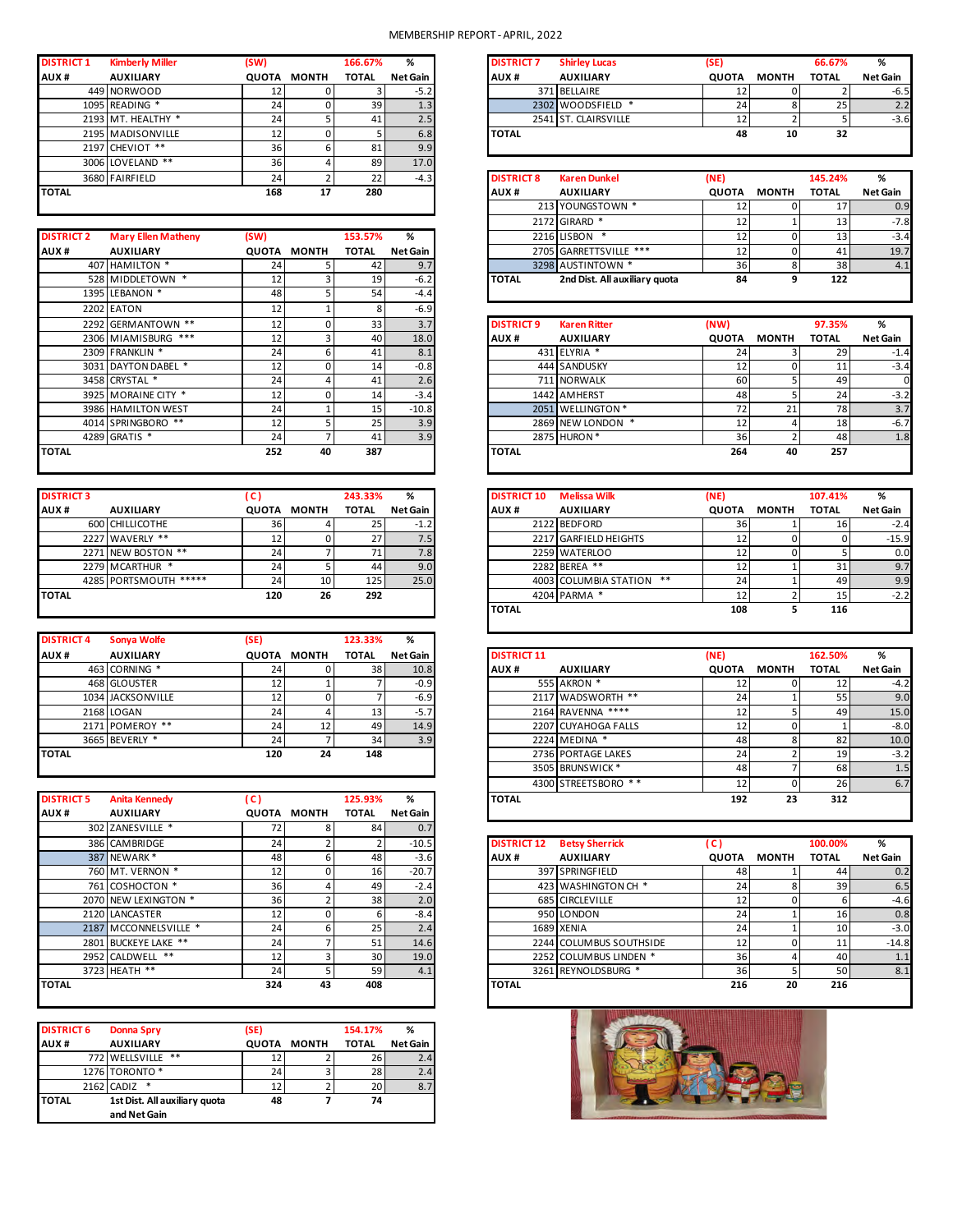### MEMBERSHIP REPORT - APRIL, 2022

| <b>DISTRICT 13</b> |                      | (NW)         |              | 86.11%       | %               |
|--------------------|----------------------|--------------|--------------|--------------|-----------------|
| AUX#               | <b>AUXILIARY</b>     | <b>QUOTA</b> | <b>MONTH</b> | <b>TOTAL</b> | <b>Net Gain</b> |
|                    | 402 TIFFIN           | 36           | 6            | 32           | $-3.1$          |
|                    | 430 FOSTORIA *       | 24           |              | 32           | 5.6             |
|                    | 2118 FINDLAY         | 12           |              |              | $-12.5$         |
|                    | 2184 UPPER SANDUSKY  | 12           |              |              | $-3.2$          |
|                    | 2198 CAREY *         | 12           |              | 15           | $-2.5$          |
|                    | 2633 NORTH BALTIMORE | 12           |              | 11           | $-0.8$          |
| <b>TOTAL</b>       |                      | 108          | 10           | 93           |                 |
|                    |                      |              |              |              |                 |

| <b>DISTRICT 14</b> | <b>Cindy Zamora</b>        | (NW)         |              | 112.00%      | %               |
|--------------------|----------------------------|--------------|--------------|--------------|-----------------|
| AUX#               | <b>AUXILIARY</b>           | <b>QUOTA</b> | <b>MONTH</b> | <b>TOTAL</b> | <b>Net Gain</b> |
|                    | 490 BELLEVUE               | 72           |              | 46           | $-1.3$          |
|                    | 712 FREMONT*               | 72           | 3            | 105          | 3.0             |
|                    | 2180 BOWLING GREEN *       | 24           | 6            | 32           | 4.5             |
| 2291               | CLYDE *                    | 24           |              | 39           | 0.0             |
|                    | 2295 PORT CLINTON          | 36           | 5            | 31           | $-0.3$          |
|                    | 2322 ROSSFORD <sup>*</sup> | 24           |              | 28           | 2.1             |
|                    | 2562 MAUMEE *              | 24           | ำ            | 36           | $-2.8$          |
|                    | 2597 DELTA                 | 24           | 3            | 19           | $-2.6$          |
| <b>TOTAL</b>       |                            | 300          | 31           | 336          |                 |
|                    |                            |              |              |              |                 |

| <b>DISTRICT 15</b> | <b>Karen Stover</b>     | (SW)         |              | 124.54%      | %               |
|--------------------|-------------------------|--------------|--------------|--------------|-----------------|
| AUX#               | <b>AUXILIARY</b>        | <b>QUOTA</b> | <b>MONTH</b> | <b>TOTAL</b> | <b>Net Gain</b> |
|                    | 971 TROY **             | 48           | 24           | 98           | 11.1            |
| 1403               | <b>SIDNEY</b>           | 12           | 0            | 9            | $-12.5$         |
| 2177               | GREENVILLE <sup>*</sup> | 12           | ٠            | 12           | $-7.0$          |
| 2201               | ∗<br>TIPP CITY          | 24           | ำ            | 37           | 6.1             |
| 2347               | VERSAILLES *            | 36           | h            | 40           | 5.2             |
| 3491               | <b>NEW CARLISLE</b>     | 24           | и            | 10           | $-6.8$          |
| 3998               | <b>COVINGTON</b>        | 48           | 0            | 44           | $-0.9$          |
| 4069               | ENON <sup>*</sup>       | 12           | ำ            | 19           | 0.0             |
| <b>TOTAL</b>       |                         | 216          | 32           | 269          |                 |

| Net Gain<br>28<br>45 |
|----------------------|
| $-2.9$<br>$-3.4$     |
|                      |
|                      |
| 7.3<br>52            |
| 0.6<br>25            |
| 25<br>$-7.6$         |
| 23<br>4.4            |
| 198                  |
|                      |

| <b>DISTRICT 17</b> | <b>Gayle Gindlesberger</b> | (SE)         |              | 128.13%      | %               |
|--------------------|----------------------------|--------------|--------------|--------------|-----------------|
| AUX#               | <b>AUXILIARY</b>           | <b>QUOTA</b> | <b>MONTH</b> | <b>TOTAL</b> | <b>Net Gain</b> |
|                    | 515 DOVER                  | 12           |              |              | $-1.9$          |
|                    | 582 DENNISON *             | 12           |              | 18           | 1.1             |
|                    | 2185 CARROLLTON *          | 12           |              | 23           | 9.6             |
|                    | 2264 UHRICHSVILLE *        | 24           | 8            | 33           | 6.0             |
|                    | 2418 MILLERSBURG *         | 12           | 3            | 20           | $-0.9$          |
|                    | 3228 SANDY VALLEY *        | 24           |              | 28           | 0.5             |
| <b>TOTAL</b>       |                            | 96           | 20           | 123          |                 |
|                    |                            |              |              |              |                 |

| <b>DISTRICT 18</b> | <b>Janice Cass</b> | (NW)         |              | 134.17%      | %               |
|--------------------|--------------------|--------------|--------------|--------------|-----------------|
| AUX#               | <b>AUXILIARY</b>   | <b>QUOTA</b> | <b>MONTH</b> | <b>TOTAL</b> | <b>Net Gain</b> |
|                    | 336 MANSFIELD *    | 24           |              | 44           | 2.2             |
|                    | $**$<br>763 SHELBY |              |              | 33           | 0.6             |
|                    | 859 CRESTLINE *    |              |              | 20           | 3.1             |
|                    | 2178 ASHLAND       | 60           |              | 47           | 0.5             |
|                    | 2275 LOUDONVILLE * |              |              | 17           | $-1.4$          |
| <b>TOTAL</b>       |                    | 120          | 12           | 161          |                 |
|                    |                    |              |              |              |                 |

|                         | AU)    |
|-------------------------|--------|
| <b>MADE QUOTA</b>       | $\ast$ |
| <b>DOUBLED QUOTA</b>    | $**$   |
| <b>TRIPLED QUOTA</b>    | ***    |
| <b>QUADRUPLED QUOTA</b> | ***    |
| <b>5X QUOTA</b>         | ***    |

**AUX/DISTRICT QUADRUPLED QUOTA \*\*\*\* 5X QUOTA \*\*\*\*\***



| <b>DISTRICT 13</b> |                      | (NW)         |                | 86.11%       | %        | <b>DISTRICT 19</b> | <b>Jan Schneller</b>   | (NE)         |              | 126.33%      | %               |
|--------------------|----------------------|--------------|----------------|--------------|----------|--------------------|------------------------|--------------|--------------|--------------|-----------------|
| <b>AUX#</b>        | <b>AUXILIARY</b>     | <b>QUOTA</b> | <b>MONTH</b>   | <b>TOTAL</b> | Net Gain | AUX <sup>#</sup>   | <b>AUXILIARY</b>       | <b>QUOTA</b> | <b>MONTH</b> | <b>TOTAL</b> | <b>Net Gain</b> |
|                    | 402 TIFFIN           | 36           |                | 32           | $-3.1$   |                    | 190 MASSILLON *        | 60           |              | 76           |                 |
|                    | 430 FOSTORIA *       | 24           |                |              |          |                    | 811 WOOSTER **         | 24           |              | 63           |                 |
|                    | 2118 FINDLAY         | 12           |                |              | $-12.5$  |                    | 2223 NORTH CANTON      | 48           |              | 42           |                 |
|                    | 2184 UPPER SANDUSKY  | 12           |                |              | $-3.2$   |                    | 2370 CANTON MCKINLEY * | 96           | 19           | 122          |                 |
|                    | 2198 CAREY *         |              |                | 15           | $-2.5$   |                    | 2374 LOUISVILLE *      |              |              | 76           |                 |
|                    | 2633 NORTH BALTIMORE | 12.          |                | ᆠ            | $-0.8$   | <b>TOTAL</b>       |                        | 300          | 43           | 379          |                 |
| <b>TOTAL</b>       |                      | 400.         | $\overline{a}$ | $\sim$       |          |                    |                        |              |              |              |                 |

|                    |                            |               |       |              |               | <b>DISTRICT 20</b> | <b>Denise Reedy</b>         | (SW)         |              | 139.39%         |                 |
|--------------------|----------------------------|---------------|-------|--------------|---------------|--------------------|-----------------------------|--------------|--------------|-----------------|-----------------|
| <b>DISTRICT 14</b> | Cindy Zamora               | (NW)          |       | 112.00%      | %             | AUX <sub>#</sub>   | <b>AUXILIARY</b>            | <b>QUOTA</b> | <b>MONTH</b> | <b>TOTAL</b>    | <b>Net Gain</b> |
| <b>AUX#</b>        | <b>AUXILIARY</b>           | QUOTA         | MONTH | <b>TOTAL</b> | Net Gain I    |                    | 1161 HILLSBORO <sup>*</sup> | 48           |              | 58              |                 |
|                    | 490 BELLEVUE               | 72            |       | 46           | $-1.3$        |                    | 1224 WILMINGTON *           | 241          | 12           | 43              |                 |
|                    | 712 FREMONT*               | 72            |       | 105          | 3.0           |                    | 1325 GREENFIELD **          | 12           |              | 28              |                 |
|                    | 2180 BOWLING GREEN *       | 24            |       | 32           | 4.5           |                    | 2222 BLANCHESTER *          | 12           |              | 20 <sup>1</sup> |                 |
|                    | 2291 CLYDE *               | 24            |       | 39           | 0.0           |                    | 2289 BATAVIA *              | 12           |              | 15              |                 |
|                    | 2295 PORT CLINTON          | 36            |       | 31           | $-0.3$        |                    | 2293 GEORGETOWN             | 24           |              | 20              |                 |
|                    | 2322 ROSSFORD <sup>*</sup> | 24            |       | 28           | 2.1           | <b>TOTAL</b>       |                             | 132          | 32           | 184             |                 |
|                    | $2502$ MAALIMATE *         | $\mathcal{L}$ |       | $\sim$       | $\sim$ $\sim$ |                    |                             |              |              |                 |                 |

|                    | ____________        |                                         | ້           | ∸               | .        |                    |                      |              |              |              |          |
|--------------------|---------------------|-----------------------------------------|-------------|-----------------|----------|--------------------|----------------------|--------------|--------------|--------------|----------|
| TOTAL              |                     | 300                                     | 31          | 336             |          | <b>DISTRICT 21</b> | <b>Diana Mc Coy</b>  | (NE)         |              | 115.58%      | %        |
|                    |                     |                                         |             |                 |          | AUX <sup>#</sup>   | <b>AUXILIARY</b>     | <b>QUOTA</b> | <b>MONTH</b> | <b>TOTAL</b> | Net Gain |
|                    |                     |                                         |             |                 |          |                    | 408 CONNEAUT *       | 36           | 11           | 43           | $-3.3$   |
| <b>DISTRICT 15</b> | <b>Karen Stover</b> | (SW)                                    |             | 124.54%         | %        |                    | 2243 GENEVA          | 24           |              | 23           | 2.3      |
| <b>AUX#</b>        | <b>AUXILIARY</b>    |                                         | QUOTA MONTH | <b>TOTAL</b>    | Net Gain |                    | 2261 CHARDON*        | 36           |              | 47           | 6.7      |
|                    | 971 TROY **         | 48                                      | 24          | 981             | 11.1     |                    | 2300 WILLOUGHBY      | 48           |              | 44           | 0.0      |
|                    | 1403 SIDNEY         | 12 <sup>1</sup>                         | 0           |                 | $-12.5$  |                    | 2436 CHAGRIN FALLS * | 84           | 10           | 105          | 1.5      |
|                    | 2177 GREENVILLE *   | 12 <sub>1</sub>                         |             | 12              | $-7.0$   |                    | 3605 MENTOR **       | 12           |              | 27           | 8.7      |
|                    | 2201 TIPP CITY *    | 24                                      |             | 37 <sup>1</sup> | 6.1      |                    | 4035 ANDOVER *       | 24           |              | 26           | $-1.9$   |
|                    | 2347 VERSAILLES *   | 36                                      |             | 40 <sup>I</sup> | 5.2      |                    | 4086 WICKLIFFE       | 12           |              |              | $-9.1$   |
|                    | 3491 NEW CARLISLE   | 24                                      |             | 10 <sup>1</sup> | $-6.8$   | <b>TOTAL</b>       |                      | 276          | 45           | 319          |          |
|                    | 3998 COVINGTON      | $\Delta$ <sup><math>\alpha</math></sup> |             | 44              | $-09$    |                    |                      |              |              |              |          |

| TOTAL              |                     | 216    | 32          | 269          |          | <b>DISTRICT 22</b> | <b>Candy Courtney</b> | (NW)            |              | 97.08%       | %               |
|--------------------|---------------------|--------|-------------|--------------|----------|--------------------|-----------------------|-----------------|--------------|--------------|-----------------|
|                    |                     |        |             |              |          | AUX <sup>#</sup>   | <b>AUXILIARY</b>      | <b>QUOTA</b>    | <b>MONTH</b> | <b>TOTAL</b> | <b>Net Gain</b> |
|                    |                     |        |             |              |          |                    | 691 WAPAKONETA        | 36              |              | 13           |                 |
| <b>DISTRICT 16</b> | <b>Mickie Green</b> | (NW)   |             | 91.67%       | %        |                    | 767 ST. MARYS *       | 24              |              | 28           |                 |
| <b>AUX#</b>        | <b>AUXILIARY</b>    |        | QUOTA MONTH | <b>TOTAL</b> | Net Gain |                    | 1291 CELINA           | 48              |              | 31           |                 |
|                    | 372 DEFIANCE        | 72     |             | 28           | $-2.9$   |                    | 1292 ROCKFORD         |                 |              |              | $-11.3$         |
|                    | 2233 BRYAN          | 60     |             | 45           | $-3.4$   |                    | 1391 MINSTER          | 36              |              | 19           |                 |
|                    | 2246 MONTPELIER **  | 24     |             | 52           | 7.3      |                    | 3025 COLDWATER *      | 36 <sub>1</sub> |              | 48           |                 |
|                    | 2405 PAULDING **    | 12     |             | 25           | 0.6      |                    | 3615 INDIAN LAKE *    | 48              | 10           | 94           |                 |
|                    | 2556 HICKSVILLE     | 36     |             | 25           | $-7.6$   | <b>TOTAL</b>       |                       | 240             | 25           | 233          |                 |
|                    | 1122111122217211    | $\sim$ | - 1         | $\sim$       |          |                    |                       |                 |              |              |                 |

| .                  |                            | ---          |       | ---          |          |                    |                      |              |              |              |                 |
|--------------------|----------------------------|--------------|-------|--------------|----------|--------------------|----------------------|--------------|--------------|--------------|-----------------|
|                    |                            |              |       |              |          | <b>DISTRICT 23</b> | <b>Cindy Hoge</b>    | C)           |              | 140.69%      | %               |
|                    |                            |              |       |              |          | AUX <sup>#</sup>   | <b>AUXILIARY</b>     | <b>QUOTA</b> | <b>MONTH</b> | <b>TOTAL</b> | <b>Net Gain</b> |
| <b>DISTRICT 17</b> | <b>Gayle Gindlesberger</b> | (SE)         |       | 128.13%      | %        |                    | 376 DELAWARE         | 48           |              | 41           |                 |
| <b>AUX#</b>        | <b>AUXILIARY</b>           | <b>QUOTA</b> | MONTH | <b>TOTAL</b> | Net Gain |                    | 979 URBANA **        | 12           |              | 24           |                 |
|                    | 515 DOVER                  | ŦΣ           |       |              | $-1.9$   |                    | 2163 KENTON *        | 36           |              | -62          |                 |
|                    | 582 DENNISON *             | 12           |       | 18           | 1.1      |                    | 2166 BELLEFONTAINE   | 24           |              | 20           |                 |
|                    | 2185 CARROLLTON *          | 12           |       | 23           | 9.6      |                    | 3506 MARYSVILLE *    | 24           |              | 43           |                 |
|                    | 2264 UHRICHSVILLE *        | 24           |       | 33           | 6.0      |                    | 3614 SUNBURY *       | 24           |              | 28           |                 |
|                    | 2418 MILLERSBURG *         | 12           |       | 20           | $-0.9$   |                    | 3974 MECHANICSBURG * | 36 I         |              | 69           |                 |
|                    | 3228 SANDY VALLEY *        | 24           |       | 28           | 0.5      | <b>TOTAL</b>       |                      | 204          | 31           | 287          |                 |

|                    |                    |       |              |                 |          | <b>DISTRICT 24</b> | <b>Kathy Siefker</b>  | (NW)         |              | 76.56%       |                 |
|--------------------|--------------------|-------|--------------|-----------------|----------|--------------------|-----------------------|--------------|--------------|--------------|-----------------|
| <b>DISTRICT 18</b> | <b>Janice Cass</b> | (NW)  |              | 134.17%         | %        | AUX <sub>#</sub>   | <b>AUXILIARY</b>      | <b>QUOTA</b> | <b>MONTH</b> | <b>TOTAL</b> | <b>Net Gain</b> |
| <b>AUX#</b>        | <b>AUXILIARY</b>   | QUOTA | <b>MONTH</b> | <b>TOTAL</b>    | Net Gain |                    | 370 LIMA              | 48.          |              |              |                 |
|                    | 336 MANSFIELD *    | 24    |              | 44              | 2.2      |                    | 471 DELPHOS           | 60           |              | 43           |                 |
|                    | 763 SHELBY **      | 12    |              | 33 <sup>1</sup> | 0.6      |                    | 2234 OTTAWA           | 48           |              | 35           |                 |
|                    | 859 CRESTLINE *    | 12    |              | <b>20</b>       | 3.1      |                    | 2772 COLUMBUS GROVE * | ∸            |              | 14           |                 |
|                    | 2178 ASHLAND       | 60    |              | 47              | 0.5      |                    | 2793 LEIPSIC *        | 24           |              | 33           |                 |
|                    | 2275 LOUDONVILLE * | 12    |              | 17              | $-1.4$   | <b>TOTAL</b>       |                       | 192          | 15           | 147          |                 |
| ΤΩΤΑΙ              |                    | 120   | 12           | 161             |          |                    |                       |              |              |              |                 |

| <b>MADE QUOTA</b> |       |              | <b>QUOTA</b> | <b>MONTH</b> | <b>TOTAL</b> | <b>NET GAIN</b> |
|-------------------|-------|--------------|--------------|--------------|--------------|-----------------|
| DOUBLED QUOTA     | $***$ | <b>TOTAL</b> | 4344         | 583<br>- - - | 5373         |                 |
| TRIPLED QUOTA     | ***   |              |              |              |              |                 |
| OU ADRUPLED OUOTA | ****  |              |              |              |              |                 |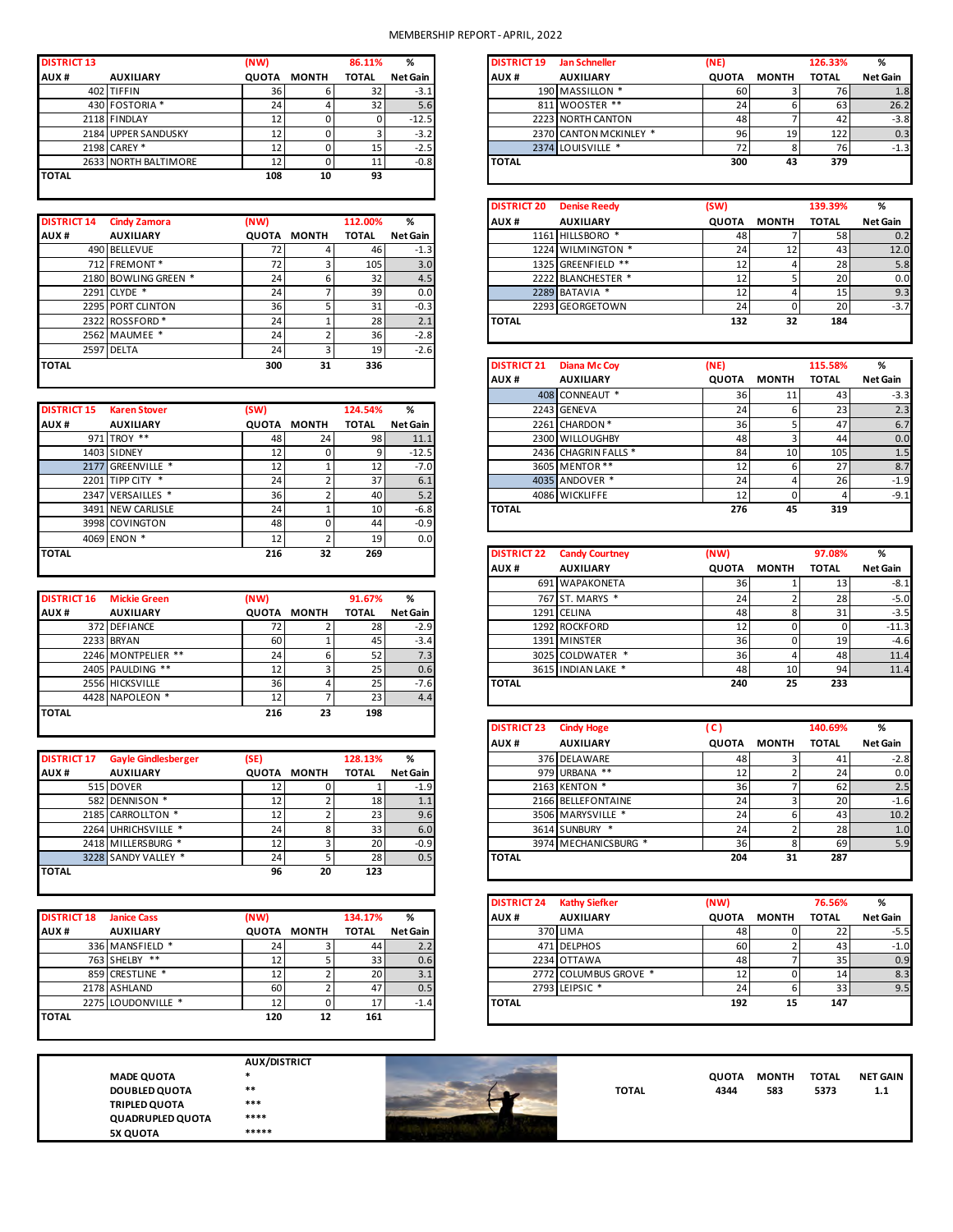#### **CHALLENGE PERCENTAGES THROUGH APRIL, 2022**

| District #1               | 166.67%        |                   |
|---------------------------|----------------|-------------------|
| Challenged                | 2              | 153.57%           |
|                           | 8              | 145.24%           |
|                           | 15             | 124.54%           |
| Challenged By             | 21             | 115.58%           |
|                           | 3              | 243.33%           |
|                           | 11             | 162.50%           |
|                           | 20             | 139.39%           |
| District #2               | 153.57%        |                   |
| Challenged                | 4              | 123.33%           |
|                           | 12             | 100.00%           |
|                           | 15             | 124.54%           |
| Challenged By             |                |                   |
|                           | 1              | 166.67%           |
|                           | 23             | 140.69%           |
| District #3               | <b>243.33%</b> |                   |
| Challenged                | 1              | 166.67%           |
|                           | 4              | 123.33%           |
|                           | 13             | 86.11%            |
| Challenged By             | 22             | 97.08%            |
|                           | No One         |                   |
|                           | 123.33%        |                   |
| District #4<br>Challenged | 6              | 154.17%           |
|                           | 10             | 107.41%           |
|                           | 13             | 86.11%            |
|                           | 18             | 134.17%           |
| Challenged By             |                |                   |
|                           | 2              | 153.57%           |
|                           | 3              | 243.33%           |
|                           | 9              | 97.35%<br>162.50% |
|                           |                |                   |
|                           | 11             |                   |
|                           | 14             | 112.00%           |
| District #5               | 125.93%        |                   |
| Challenged                | 12             | 100.00%           |
|                           | 15             | 124.54%           |
|                           | 22             | 97.08%            |
| Challenged By             | 10             | 107.41%           |
|                           | 18             | 134.17%           |
|                           | 19             | 126.33%           |
|                           | 154.17%        |                   |
| District #6               | 9              | 97.35%            |
| Challenged                | 13             | 86.11%            |
|                           | 18             | 134.17%           |
| Challenged By             |                |                   |
|                           | 4              | 123.33%           |
| District #7               | 66.67%         |                   |
| Challenged                | 9              | 97.35%            |
|                           | 13             | 86.11%            |
|                           | 24             | 76.56%            |
| Challenged By             | No One         |                   |
|                           |                |                   |
| District #8<br>Challenged | 145.24%<br>1   | 166.67%           |
|                           | 17             | 128.13%           |
|                           | 19             | 126.33%           |
| Challenged By             |                |                   |
|                           | No One         |                   |

| HAPPY<br>MOTHER'S |  |
|-------------------|--|
|                   |  |

| District #1   | 166.67%                 |         | District #9   | 97.35%         |         | District #17         | 128.13%      |         |
|---------------|-------------------------|---------|---------------|----------------|---------|----------------------|--------------|---------|
| Challenged    | 2                       | 153.57% | Challenged    | 4              | 123.33% | Challenged           | 8            | 145.24% |
|               | 8                       | 145.24% |               | 16             | 91.67%  |                      | 20           | 139.39% |
|               | 15                      | 124.54% |               | 18             | 134.17% |                      | 24           | 76.56%  |
|               | 21                      | 115.58% |               | 22             | 97.08%  | Challenged By        |              |         |
| Challenged By |                         |         | Challenged By |                |         |                      | 12           | 100.00% |
|               | 3                       | 243.33% |               | 6              | 154.17% |                      | 14           | 112.00% |
|               | 11                      | 162.50% |               | 7              | 66.67%  |                      |              |         |
|               | 20                      |         |               |                |         |                      |              |         |
|               |                         | 139.39% |               | 10             | 107.41% | District #18         | 134.17%      |         |
|               |                         |         |               | 12             | 100.00% | Challenged           | 5            | 125.93% |
| District #2   | 153.57%                 |         |               | 14             | 112.00% |                      | 10           | 107.41% |
| Challenged    | 4                       | 123.33% |               |                |         |                      | 14           | 112.00% |
|               | 12                      | 100.00% | District #10  | 107.41%        |         |                      | 19           | 126.33% |
|               | 15                      | 124.54% | Challenged    | 5              | 125.93% |                      | 20           | 139.39% |
| Challenged By |                         |         |               | 9              | 97.35%  | Challenged By        |              |         |
|               | 1                       | 166.67% | Challenged By |                |         |                      | 4            | 123.33% |
|               | 23                      | 140.69% |               | 4              | 123.33% |                      | 6            | 154.17% |
|               |                         |         |               | 15             | 124.54% |                      | 9            | 97.35%  |
| District #3   | 243.33%                 |         |               | 18             | 134.17% |                      | 16           | 91.67%  |
| Challenged    | 1                       | 166.67% |               | 19             | 126.33% |                      | 21           | 115.58% |
|               | 4                       | 123.33% |               | 21             | 115.58% |                      |              |         |
|               | 13                      | 86.11%  |               |                |         | District #19         | 126.33%      |         |
|               | 22                      | 97.08%  | District #11  | 162.50%        |         | Challenged           | 5            | 125.93% |
| Challenged By |                         |         | Challenged    | 1              | 166.67% |                      | 8            | 145.24% |
|               | No One                  |         |               | 4              | 123.33% |                      | 10           | 107.41% |
|               |                         |         |               |                |         |                      | 21           |         |
|               |                         |         |               | 12             | 100.00% |                      |              | 115.58% |
| District #4   | 123.33%                 |         | Challenged By |                |         | Challenged By        |              |         |
| Challenged    | 6                       | 154.17% |               | 23             | 140.69% |                      | 18           | 134.17% |
|               | 10                      | 107.41% |               |                |         |                      |              |         |
|               | 13                      | 86.11%  | District #12  | 100.00%        |         | District #20         | 139.39%      |         |
|               | 18                      | 134.17% | Challenged    | 9              | 97.35%  | Challenged           | 1            | 166.67% |
| Challenged By |                         |         |               | 17             | 128.13% |                      | 15           | 124.54% |
|               | $\overline{\mathbf{c}}$ | 153.57% | Challenged By |                |         |                      | 22           | 97.08%  |
|               | 3                       | 243.33% |               | 2              | 153.57% | Challenged By        |              |         |
|               | 9                       | 97.35%  |               | 5              | 125.93% |                      | 17           | 128.13% |
|               | 11                      | 162.50% |               | 11             | 162.50% |                      | 18           | 134.17% |
|               | 14                      | 112.00% |               | 22             | 97.08%  |                      |              |         |
|               |                         |         |               |                |         |                      |              |         |
|               |                         |         |               |                |         | District #21         | 115.58%      |         |
| District #5   | 125.93%                 |         | District #13  | 86.11%         |         | Challenged           | 10           | 107.41% |
| Challenged    | 12                      | 100.00% | Challenged    | No One         |         |                      | 14           | 112.00% |
|               | 15                      | 124.54% |               |                |         |                      | 18           | 134.17% |
|               | 22                      | 97.08%  | Challenged By | 3              | 243.33% | Challenged By        |              |         |
| Challenged By |                         |         |               | 4              | 123.33% |                      | $\mathbf{1}$ | 166.67% |
|               | 10                      | 107.41% |               | 6              | 154.17% |                      | 15           | 124.54% |
|               | 18                      | 134.17% |               | $\overline{7}$ | 66.67%  |                      | 19           | 126.33% |
|               | 19                      | 126.33% |               | 15             | 124.54% |                      |              |         |
|               |                         |         |               |                |         | District #22         | 97.08%       |         |
| District #6   | 154.17%                 |         | District #14  | 112.00%        |         | Challenged           | 12           | 100.00% |
| Challenged    | 9                       | 97.35%  | Challenged    | 4              | 123.33% |                      | 14           | 112.00% |
|               | 13                      | 86.11%  |               | 9              | 97.35%  | Challenged By        |              |         |
|               | 18                      | 134.17% |               | 17             | 128.13% |                      | 3            | 243.33% |
| Challenged By |                         |         | Challenged By |                |         |                      | 5            | 125.93% |
|               | 4                       | 123.33% |               | 16             | 91.67%  |                      | 9            |         |
|               |                         |         |               |                |         |                      |              | 97.35%  |
|               |                         |         |               | 18             | 134.17% |                      | 16           | 91.67%  |
| District #7   | 66.67%                  |         |               | 21             | 115.58% |                      | 20           | 139.39% |
| Challenged    | 9                       | 97.35%  |               | 22             | 97.08%  |                      |              |         |
|               | 13                      | 86.11%  |               | 24             | 76.56%  | District #23         | 140.69%      |         |
|               | 24                      | 76.56%  |               |                |         | Challenged           | 2            | 153.57% |
| Challenged By |                         |         | District #15  | 124.54%        |         |                      | 11           | 162.50% |
|               | No One                  |         | Challenged    | 10             | 107.41% | Challenged By        |              |         |
|               |                         |         |               | 13             | 86.11%  |                      | No One       |         |
| District #8   | 145.24%                 |         |               | 16             | 91.67%  |                      |              |         |
| Challenged    | 1                       | 166.67% |               | 21             | 115.58% | District #24         | 76.56%       |         |
|               | 17                      | 128.13% | Challenged By |                |         | Challenged           | 14           | 112.00% |
|               | 19                      | 126.33% |               | 1              | 166.67% |                      | 15           | 124.54% |
| Challenged By |                         |         |               | 2              | 153.57% | Challenged By        |              |         |
|               |                         |         |               | 5              | 125.93% |                      | 7            | 66.67%  |
|               | No One                  |         |               |                |         |                      | 17           |         |
|               |                         |         |               | 20             | 139.39% |                      |              | 128.13% |
|               | HAPPY                   |         |               | 24             | 76.56%  |                      |              |         |
|               |                         |         |               |                |         |                      |              |         |
|               |                         |         | District #16  | 91.67%         |         |                      |              |         |
|               |                         |         | Challenged    | 14             | 112.00% |                      |              |         |
|               |                         |         |               | 18             | 134.17% |                      |              |         |
|               |                         |         |               | 22             | 97.08%  |                      |              |         |
|               |                         |         | Challenged By |                |         |                      |              |         |
|               |                         |         |               | 9              | 97.35%  |                      |              |         |
|               |                         |         |               | 15             | 124.54% | <b>AUTISM SPEAKS</b> |              |         |
|               |                         |         |               |                |         |                      |              |         |

| .35%        |         | District #17         | <b>128.13%</b> |         |
|-------------|---------|----------------------|----------------|---------|
| 4           | 123.33% | Challenged           | 8              | 145.24% |
| 16          | 91.67%  |                      | 20             | 139.39% |
| 18          | 134.17% |                      | 24             | 76.56%  |
| 22          | 97.08%  | Challenged By        |                |         |
|             |         |                      | 12             | 100.00% |
| 6           | 154.17% |                      | 14             | 112.00% |
| 7           | 66.67%  |                      |                |         |
| 10          | 107.41% | District #18         | 134.17%        |         |
| 12          | 100.00% | Challenged           | 5              | 125.93% |
| 14          | 112.00% |                      | 10             | 107.41% |
|             |         |                      | 14             | 112.00% |
| <b>.41%</b> |         |                      | 19             | 126.33% |
| 5           | 125.93% |                      | 20             | 139.39% |
| 9           | 97.35%  | Challenged By        |                |         |
|             |         |                      | 4              | 123.33% |
| 4           | 123.33% |                      | 6              | 154.17% |
| 15          | 124.54% |                      | 9              | 97.35%  |
| 18          | 134.17% |                      | 16             | 91.67%  |
| 19          | 126.33% |                      | 21             | 115.58% |
| 21          | 115.58% |                      |                |         |
|             |         | District #19         | 126.33%        |         |
| $2.50\%$    |         | Challenged           | 5              | 125.93% |
| 1           | 166.67% |                      | 8              | 145.24% |
| 4           | 123.33% |                      | 10             | 107.41% |
| 12          | 100.00% |                      | 21             | 115.58% |
|             |         | Challenged By        |                |         |
| 23          | 140.69% |                      | 18             | 134.17% |
| $.00\%$     |         | District #20         | 139.39%        |         |
| 9           | 97.35%  | Challenged           | 1              | 166.67% |
| 17          | 128.13% |                      | 15             | 124.54% |
|             |         |                      | 22             | 97.08%  |
| 2           | 153.57% | Challenged By        |                |         |
| 5           | 125.93% |                      | 17             | 128.13% |
| 11          | 162.50% |                      | 18             | 134.17% |
| 22          | 97.08%  |                      |                |         |
|             |         | District #21         | 115.58%        |         |
| <b>11%</b>  |         | Challenged           | 10             | 107.41% |
| One         |         |                      | 14             | 112.00% |
|             |         |                      | 18             | 134.17% |
| 3           | 243.33% | Challenged By        |                |         |
| 4           | 123.33% |                      | 1              | 166.67% |
| 6           | 154.17% |                      | 15             | 124.54% |
| 7           | 66.67%  |                      | 19             | 126.33% |
| 15          | 124.54% |                      |                |         |
|             |         | District #22         | 97.08%         |         |
| $2.00\%$    |         | Challenged           | 12             | 100.00% |
| 4           | 123.33% |                      | 14             | 112.00% |
| 9           | 97.35%  | Challenged By        |                |         |
| 17          | 128.13% |                      | 3              | 243.33% |
|             |         |                      | 5              | 125.93% |
| 16          | 91.67%  |                      | 9              | 97.35%  |
| 18          | 134.17% |                      | 16             | 91.67%  |
| 21          | 115.58% |                      | 20             | 139.39% |
| 22          | 97.08%  |                      |                |         |
| 24          | 76.56%  | District #23         | <b>140.69%</b> |         |
|             |         | Challenged           | 2              | 153.57% |
| .54%        |         |                      | 11             | 162.50% |
| 10          | 107.41% | Challenged By        |                |         |
| 13          | 86.11%  |                      | No One         |         |
| 16          | 91.67%  |                      |                |         |
| 21          | 115.58% | District #24         | <b>76.56%</b>  |         |
|             |         | Challenged           | 14             | 112.00% |
| 1           | 166.67% |                      | 15             | 124.54% |
| 2           | 153.57% | Challenged By        |                |         |
| 5           | 125.93% |                      | 7              | 66.67%  |
| 20          | 139.39% |                      | 17             | 128.13% |
| 24          | 76.56%  |                      |                |         |
|             |         |                      |                |         |
| .67%        |         |                      |                |         |
| 14          | 112.00% |                      |                |         |
| 18          | 134.17% |                      |                |         |
| 22          | 97.08%  |                      |                |         |
|             |         |                      |                |         |
| 9           | 97.35%  |                      |                |         |
| 15          | 124.54% | <b>AUTISM SPEAKS</b> |                |         |

It's time to listen.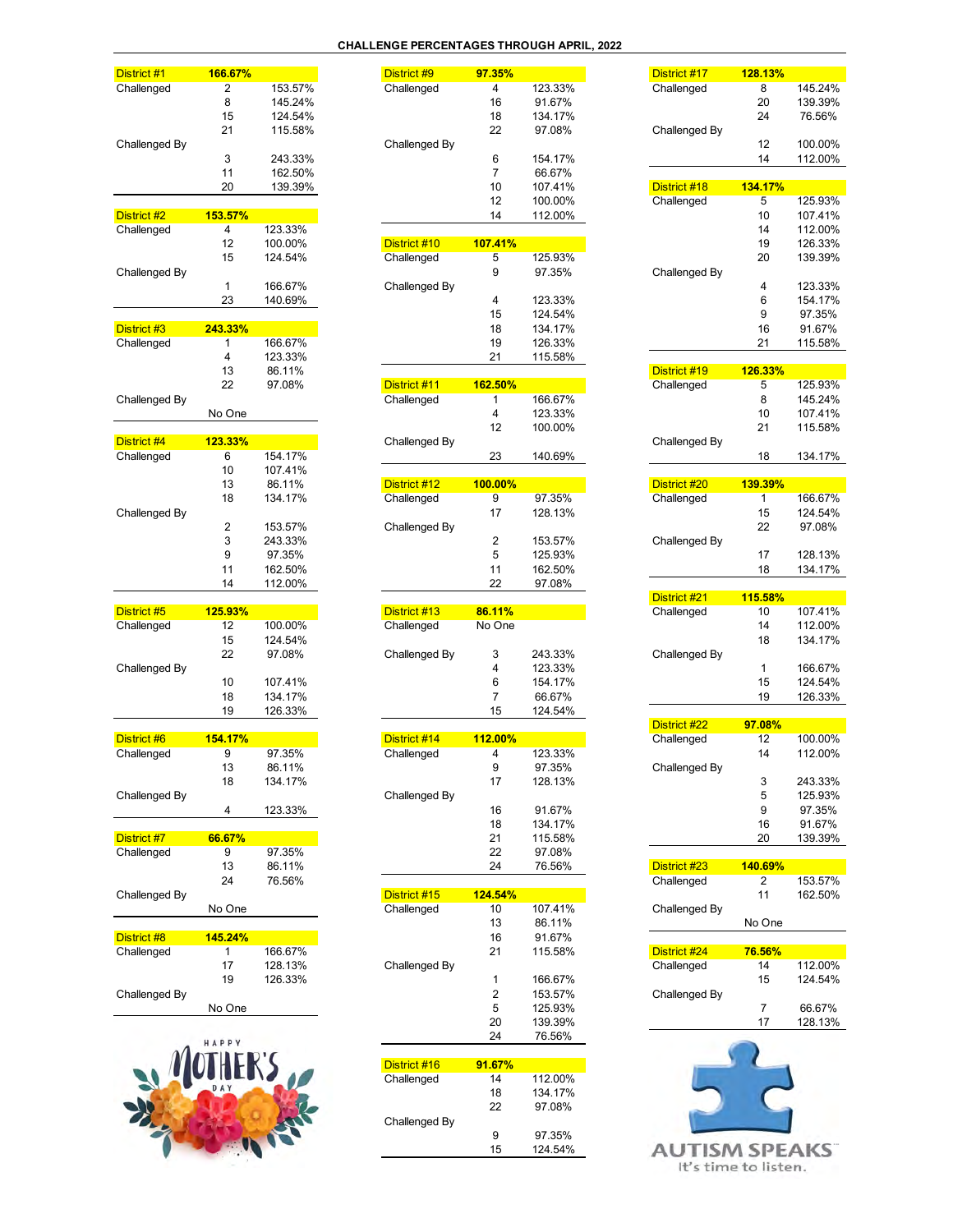|                                             | <b>CHARITY &amp; PROJECT DONATIONS</b> |                       |                                              |          |                  |                                      |          |                |  |  |
|---------------------------------------------|----------------------------------------|-----------------------|----------------------------------------------|----------|------------------|--------------------------------------|----------|----------------|--|--|
|                                             |                                        |                       | <b>APRIL, 2022</b>                           |          |                  |                                      |          |                |  |  |
| <b>SMP PAM KOHLRIESER'S SPECIAL CHARITY</b> |                                        |                       | <b>ALZHEIMER'S (GA FOE FOUNDATION)</b>       |          |                  | <b>CYSTIC FIBROSIS</b>               |          |                |  |  |
| <b>AUTISM</b><br>Previous Balance           |                                        |                       | Previous Balance                             |          | 800.00           | Previous Balance                     | \$       |                |  |  |
| <b>CZ Collection</b>                        | \$                                     | \$15,511.25<br>208.62 | Amherst Aux #1442<br>Columbiana Aux #772     | \$<br>\$ | 100.00<br>411.00 | Versailles Aux #2347<br><b>TOTAL</b> | \$<br>\$ | 50.00<br>50.00 |  |  |
|                                             | \$                                     |                       |                                              | \$       |                  |                                      |          |                |  |  |
| <b>SWZ Collection</b><br>Amherst Aux #1442  | \$                                     | 133.30<br>100.00      | Tipp City Aux #2201                          | \$       | 200.00<br>50.00  | <b>EAGLE VILLAGE</b>                 |          |                |  |  |
|                                             | \$                                     | 50.00                 | Versailles Aux #2347<br>Xenia Aux #1689      | \$       | 50.00            | Previous Balance                     | \$       |                |  |  |
| Casey Horn                                  |                                        | 75.00                 | <b>TOTAL</b>                                 |          | 1.611.00         |                                      |          |                |  |  |
| Crestline Aux #859<br>District Aux #18      | S                                      | 50.00                 |                                              |          |                  | Versailles Aux #2347<br><b>TOTAL</b> | \$<br>\$ | 50.00<br>50.00 |  |  |
| Gratis Aux #4289                            | S                                      | 50.00                 | <b>CHILD ABUSE FUND (GA FOE FOUNDATION)</b>  |          |                  |                                      |          |                |  |  |
| Guernsey Aux #386                           | \$                                     | 250.00                | Previous Balance                             | \$       | 200.00           | <b>MULTIPLE SCLEROSIS</b>            |          |                |  |  |
| Loveland Aux #3006                          | \$                                     | 215.00                | Corning Aux #463                             | \$       | 100.00           | Previous Balance                     | \$       | 200.00         |  |  |
| Sandy Valley Aux #3228                      | \$                                     | 200.00                | David W. Leonard Aux #2295                   | \$       | 500.00           | Bellevue Aux #490                    | \$       | 100.00         |  |  |
| Tipp City Aux #2201                         | \$                                     | 500.00                | Tipp CityAux #2201                           | \$       | 100.00           | Sandy Valley Aux #3228               | \$       | 200.00         |  |  |
| Xenia Aux #1689                             | \$                                     | 25.00                 | Versailles Aux #2347                         | \$       | 50.00            | Tipp City Aux #2201                  | \$       | 200.00         |  |  |
| <b>TOTAL</b>                                | \$                                     | 17.368.17             | TOTAL                                        | \$       | 950.00           | Versailles Aux #2347                 | \$       | 50.00          |  |  |
|                                             |                                        |                       |                                              |          |                  | <b>TOTAL</b>                         | \$       | 750.00         |  |  |
| <b>SAVINGS ACCOUNT INTEREST</b>             |                                        |                       | <b>CHILDREN'S FUND (GA FOE FOUNDATION)</b>   |          |                  |                                      |          |                |  |  |
| <b>AUTISM</b>                               |                                        |                       | Previous Balance                             | \$       | 50.00            | <b>OSU BREAST CANCER RESEARCH</b>    |          |                |  |  |
| Previous Balance                            | \$                                     | 4.28                  | Tipp City Aux #2201                          | \$       | 100.00           | Previous Balance                     | \$       | 5,165.50       |  |  |
| Savings Account Interest - Apr 22           | \$                                     | 0.54                  | Versailles Aux #2347                         | \$       | 50.00            | Corning Aux #463                     | \$       | 100.00         |  |  |
| <b>TOTAL</b>                                | \$                                     | 4.82                  | TOTAL                                        | \$       | 200.00           | David W. Leonard Aux #2295           | \$       | 500.00         |  |  |
|                                             |                                        |                       |                                              |          |                  | Gratis Aux #4289                     | S        | 50.00          |  |  |
| OHIO STATE SCHOOL FOR THE BLIND             |                                        |                       | <b>CANCER FUND (GA FOE FOUNDATION)</b>       |          |                  | Tipp City Aux #2201                  | \$       | 200.00         |  |  |
| OHIO STATE AUX SPONSORED CHARITY            |                                        |                       | Previous Balance                             | \$       | 5,292.31         | Versailles Aux #2347                 | \$       | 50.00          |  |  |
| Previous Balance                            | \$                                     | 4,442.00              | Pleasant Aerie #2293/Debbie Myers            | \$       | 500.00           | <b>TOTAL</b>                         | \$       | 6,065.50       |  |  |
| Amherst Aux #1442                           | \$                                     | 100.00                | Pleasant Aux #2293                           | \$       | 516.50           |                                      |          |                |  |  |
| Blanchard Aux #2234                         | \$                                     | 100.00                | Tipp City Aux #2201                          | \$       | 200.00           | <b>ST. JUDE'S</b>                    |          |                |  |  |
| Crestline Aux #859                          | \$                                     | 75.00                 | Versailles Aux #2347                         | \$       | 50.00            | Previous Balance                     | \$       | 2,360.50       |  |  |
| District Aux #18                            | S                                      | 30.00                 | TOTAL                                        |          | 6,558.81         | Bellevue Aux #490                    | \$       | 100.00         |  |  |
| Gratis Aux #4289                            | S                                      | 50.00                 |                                              |          |                  | Corning Aux #463                     | \$       | 100.00         |  |  |
| Sandy Valley Aux #3228                      | \$                                     | 200.00                | <b>GOLDEN EAGLE FUND (GA FOE FOUNDATION)</b> |          |                  | Tipp City Aux #2201                  | \$       | 200.00         |  |  |
| Tina Dudley                                 |                                        | 300.00                | Previous Balance                             | \$       | 150.00           | Versailles Aux #2347                 | S        | 50.00          |  |  |
| Tipp City Aux #2201                         | S                                      | 200.00                | Tipp City Aux #2201                          | \$       | 200.00           | <b>TOTAL</b>                         |          | 2,810.50       |  |  |
| Versailles Aux #2347                        | S                                      | 50.00                 | Versailles Aux #2347                         | \$       | 50.00            |                                      |          |                |  |  |
| <b>TOTAL</b>                                | \$                                     | 5.547.00              | TOTAL                                        | \$       | 400.00           | <b>VILLAGE NETWORK - GIRLS</b>       |          |                |  |  |
|                                             |                                        |                       |                                              |          |                  | Previous Balance                     | \$       | 25.00          |  |  |
| <b>OSU DIABETES</b>                         |                                        |                       | <b>HEART FUND (GA FOE FOUNDATION)</b>        |          |                  | Versailles Aux #2347                 | \$       | 50.00          |  |  |
| OHIO STATE AUX SPONSORED CHARITY            |                                        |                       | Previous Balance                             | \$       | 5,181.00         | <b>TOTAL</b>                         | \$       | 75.00          |  |  |
| <b>Previous Balance</b>                     | \$                                     | 5,906.50              | Tipp City Aux #2201                          | \$       | 665.00           |                                      |          |                |  |  |
| Amherst Aux #1442                           | \$                                     | 100.00                | Versailles Aux #2347                         | \$       | 50.00            | <b>VILLAGE NETWORK</b>               |          |                |  |  |
| Bellevue Aux #490                           | \$                                     | 100.00                | <b>TOTAL</b>                                 | \$       | 5,896.00         | Previous Balance                     | \$       | 500.00         |  |  |
| Crestline Aux #859                          | \$                                     | 75.00                 |                                              |          |                  | <b>TOTAL</b>                         | \$       | 500.00         |  |  |
| District Aux #18                            | \$                                     | 30.00                 | KIDNEY FUND (GA FOE FOUNDATION)              |          |                  |                                      |          |                |  |  |
| Gratis Aux #4289                            | \$                                     | 50.00                 | Previous Balance                             | \$       | 410.00           | <b>GOD, FLAG AND COUNTRY PROGRAM</b> |          |                |  |  |
| Janice Smith                                | \$                                     | 50.00                 | Tipp City Aux #2201                          | \$       | 200.00           | <b>Previous Balance</b>              | \$       | 2,473.00       |  |  |
| Leipsic Aerie #2793                         | \$                                     | 100.00                | Versailles Aux #2347                         | \$       | 50.00            | David W. Leonard Aux #2295           | \$       | 500.00         |  |  |
| Leipsic Aux #2793                           | \$                                     | 100.00                | Xenia Aux #1689                              | \$       | 25.00            | Gratis Aux #4289                     | \$       | 50.00          |  |  |
| Tipp City Aux #2201                         | \$                                     | 200.00                | <b>TOTAL</b>                                 | \$       | 685.00           | Nora Gallis                          | \$       | 55.00          |  |  |
| Versailles Aux #2347                        | S                                      | 50.00                 |                                              |          |                  | Sandy Valley Aux #3228               | \$       | 200.00         |  |  |
| TOTAL                                       | \$                                     | 6,761.50              | Happy<br>Mother's Day                        |          |                  | Tipp City Aux #2201                  | \$       | 200.00         |  |  |
|                                             |                                        |                       |                                              |          |                  | Versailles Aux #2347                 | \$       | 50.00          |  |  |
|                                             |                                        |                       |                                              |          |                  | Zanesville Aux #302                  | \$       | 100.00         |  |  |
|                                             |                                        |                       |                                              |          |                  | <b>TOTAL</b>                         | \$       | 3,628.00       |  |  |
|                                             |                                        |                       |                                              |          |                  |                                      |          |                |  |  |

**CHARITY AND PROJECT DONATIONS CONTINUED ON NEXT PAGE**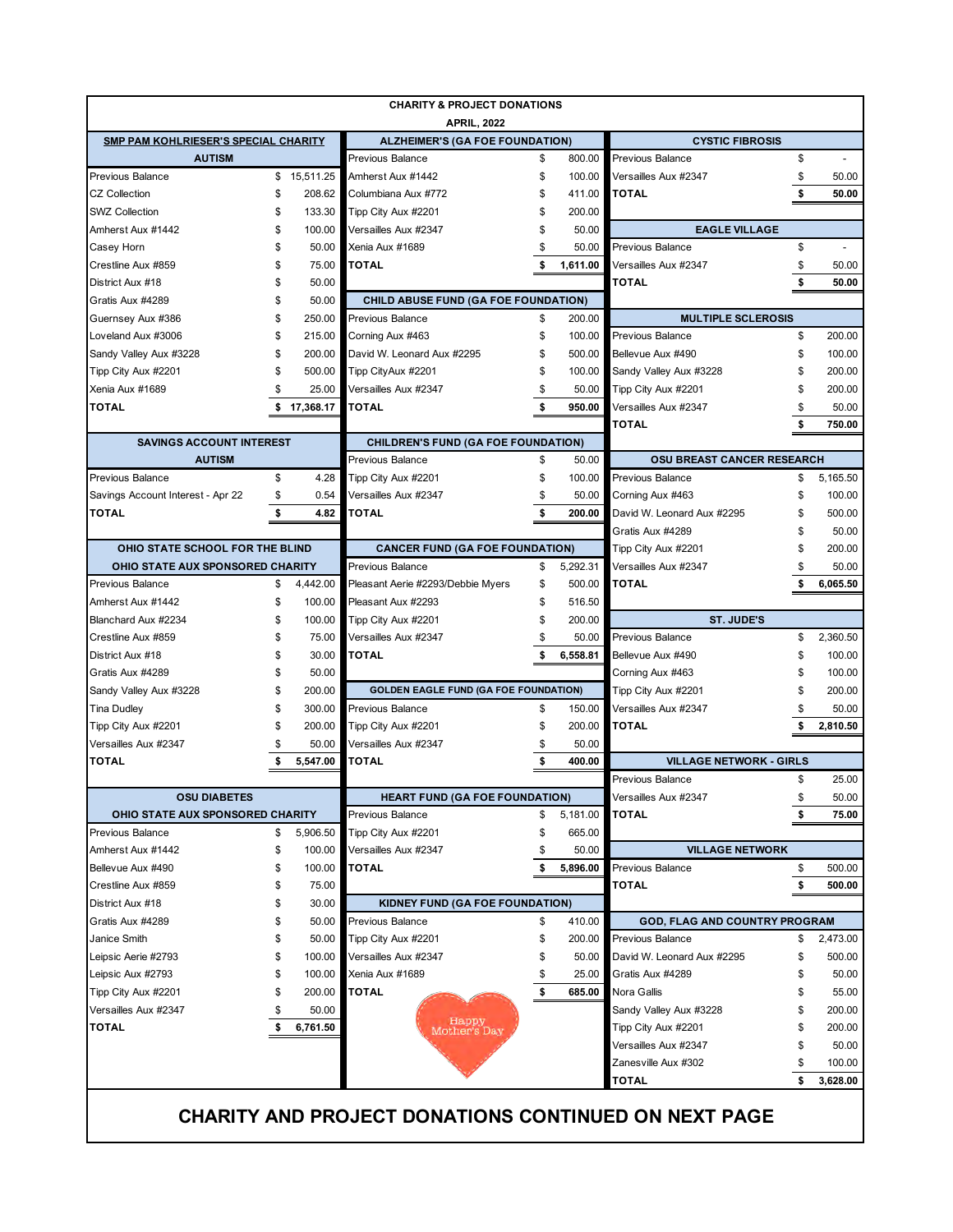| <b>CLEVELAND HEARING &amp; SPEECH CENTER</b> |    |          | MUSCULAR DYSTROPHY (GA FOE FOUNDATION)      |    |          | <b>F.O.E. DIABETES RESEARCH CENTER (DRC)</b> |    |           |
|----------------------------------------------|----|----------|---------------------------------------------|----|----------|----------------------------------------------|----|-----------|
| OHIO STATE AUX SPONSORED CHARITY             |    |          | <b>Previous Balance</b>                     |    | 1,847.00 | <b>Previous Balance</b>                      | S  | 100.00    |
| <b>Previous Balance</b>                      | \$ | 3,356.00 | Tipp City Aux #2201                         |    | 200.00   | <b>TOTAL</b>                                 | \$ | 100.00    |
| Amherst Aux #1442                            | \$ | 100.00   | Versailles Aux #2347                        |    | 50.00    |                                              |    |           |
| Columbiana Aux #772                          | S  | 822.00   | <b>TOTAL</b>                                |    | 2,097.00 | <b>F.O.E. MEMORIAL FOUNDATION</b>            |    |           |
| Crestline Aux #859                           |    | 75.00    |                                             |    |          | Previous Balance                             | S  | 1,425.00  |
| District Aux #18                             | S  | 30.00    | SPINAL CORD INJURY FUND (GA FOE FOUNDATION) |    |          | Gratis Aux #4289                             |    | 100.00    |
| Gratis Aux #4289                             | S  | 350.00   | Previous Balance                            | \$ | 3.130.00 | Tipp City Aux #2201                          |    | 200.00    |
| Kathy Chamberlain                            |    | 400.00   | Bellevue Aux #490                           |    | 100.00   | Versailles Aux #2347                         |    | 50.00     |
| Tipp City Aux #2201                          |    | 200.00   | Tipp City Aux #2201                         |    | 200.00   | <b>TOTAL</b>                                 |    | 1,775.00  |
| Versailles Aux #2347                         |    | 50.00    | Versailles Aux #2347                        |    | 50.00    |                                              |    |           |
| Xenia Aux #1689                              |    | 50.00    | <b>TOTAL</b>                                |    | 3,480.00 | <b>OHIO STATE EAGLES REC PARK</b>            |    |           |
| <b>TOTAL</b>                                 |    | 5,433.00 |                                             |    |          | Previous Balance                             | \$ | 300.00    |
|                                              |    |          | <b>PARKINSON'S (GA FOE FOUNDATION)</b>      |    |          | Defiance Aux #372                            |    | 500.00    |
| <b>RES CARE</b>                              |    |          | Previous Balance                            | \$ | 450.00   | Tipp City Aux #2201                          |    | 200.00    |
| OHIO STATE AUX SPONSORED CHARITY             |    |          | Columbiana Aux #772                         | \$ | 411.00   | Versailles Aux #2347                         |    | 50.00     |
| <b>Previous Balance</b>                      | \$ | 3.000.00 | Tipp City Aux #2201                         |    | 200.00   | <b>TOTAL</b>                                 |    | 1,050.00  |
| Amherst Aux #1442                            | \$ | 100.00   | Versailles Aux #2347                        |    | 50.00    |                                              |    |           |
| Crestline Aux #859                           | \$ | 75.00    | Xenia Aux #1689                             |    | 50.00    |                                              |    |           |
| Croghan Aux #712                             |    | 300.00   | <b>TOTAL</b>                                |    | 1,161.00 | <b>APRIL, 2022</b>                           |    |           |
| District Aux #18                             |    | 50.00    |                                             |    |          | <b>DONATIONS</b>                             |    | 17,002.42 |
| Gratis Aux #4289                             |    | 50.00    | <b>CEREBRAL PALSY</b>                       |    |          |                                              |    |           |
| Tipp City Aux #2201                          |    | 200.00   | Previous Balance                            | \$ | 100.00   | Previous Balance                             | \$ | 62,375.06 |
| Versailles Aux #2347                         |    | 50.00    | Sandy Valley Aux #3228                      |    | 200.00   |                                              |    |           |
| <b>TOTAL</b>                                 |    | 3,825.00 | Tipp City Aux #2201                         |    | 200.00   | Interest                                     |    | 4.82      |
|                                              |    |          | Versailles Aux #2347                        |    | 50.00    |                                              |    |           |
|                                              |    |          | <b>TOTAL</b>                                |    | 550.00   | <b>GRAND TOTAL</b>                           |    | 79,382.30 |
|                                              |    |          |                                             |    |          |                                              |    |           |

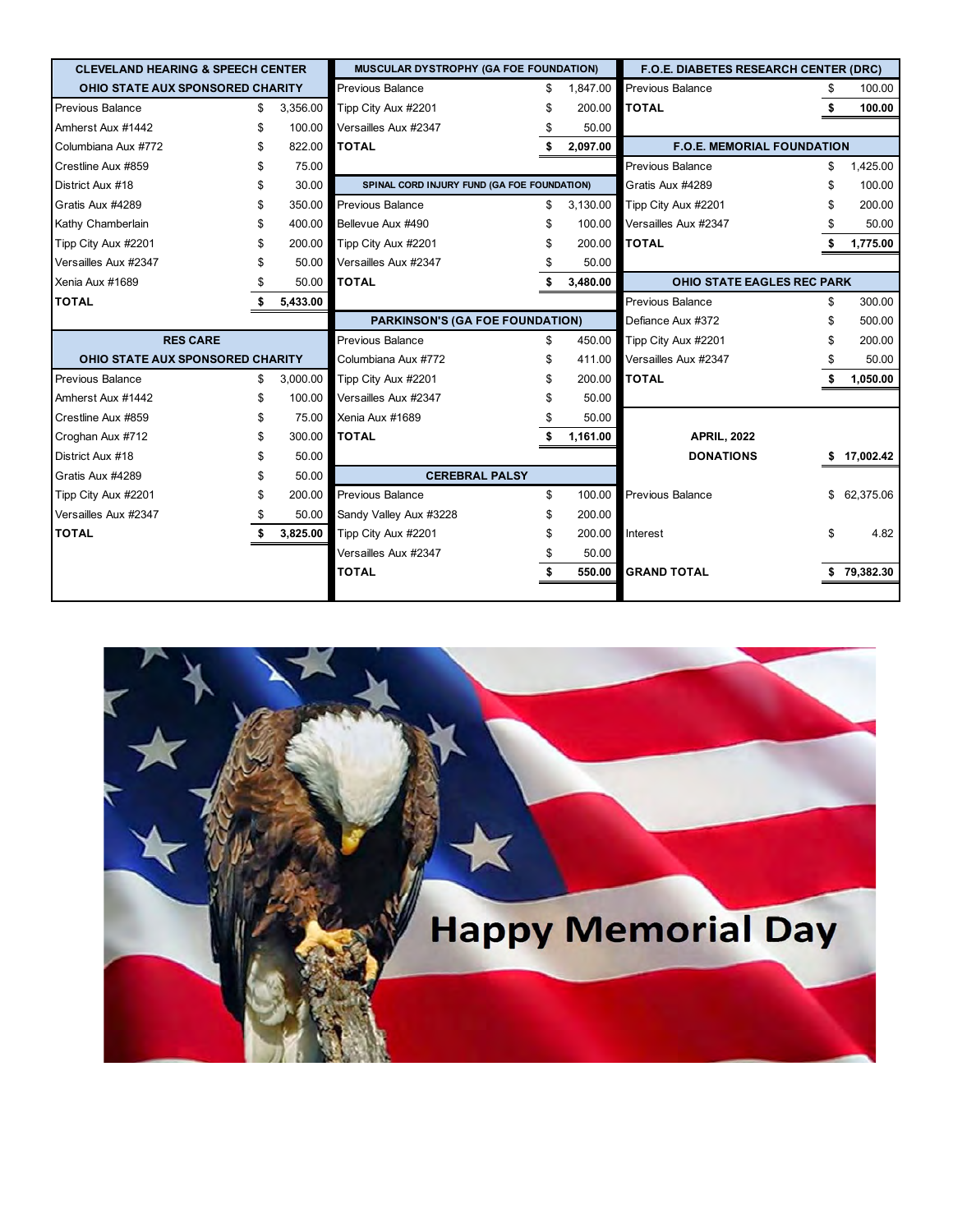# Date Extended to May 24th, 2022

### **PROGRAM ADS FOR THE SOUVENIR PROGRAM BOOK**

AD SIZE PAGE; COST \$; NAME

## AD COPY: PLEASE NOTE, ALL ADS MUST BE LEGIBLE. **PREFERRED FILE TYPES: pdf or Word**

**FULL PAGE - \$215.00** 1/4 PAGE - \$75.00

1/2 PAGE - \$125.00 1/8 PAGE - \$45.00

 $1/3$  PAGE - \$95.00

### ADS MUST BE MAILED OR E-MAILED TO THE STATE AUXILIARY SECRETARY'S OFFICE BY APRIL 30, 2022. E-MAIL IS PREFERRED. Debbie Sharp, State Auxiliary Secretary, 404 Kennison Ave., New Carlisle, OH 45344 deldridgesharp@aol.com

If the ad is from an Aerie, Auxiliary, Zone or District the Secretary must sign and print the name and number of the Aerie, Auxiliary, Zone or District:

| <b>SECRETARY</b>                            | <b>NAME</b> |  |
|---------------------------------------------|-------------|--|
| <b>CONTACT PHONE # IN CASE OF QUESTIONS</b> |             |  |
| <b>CONTACT NAME &amp; E-MAIL</b>            |             |  |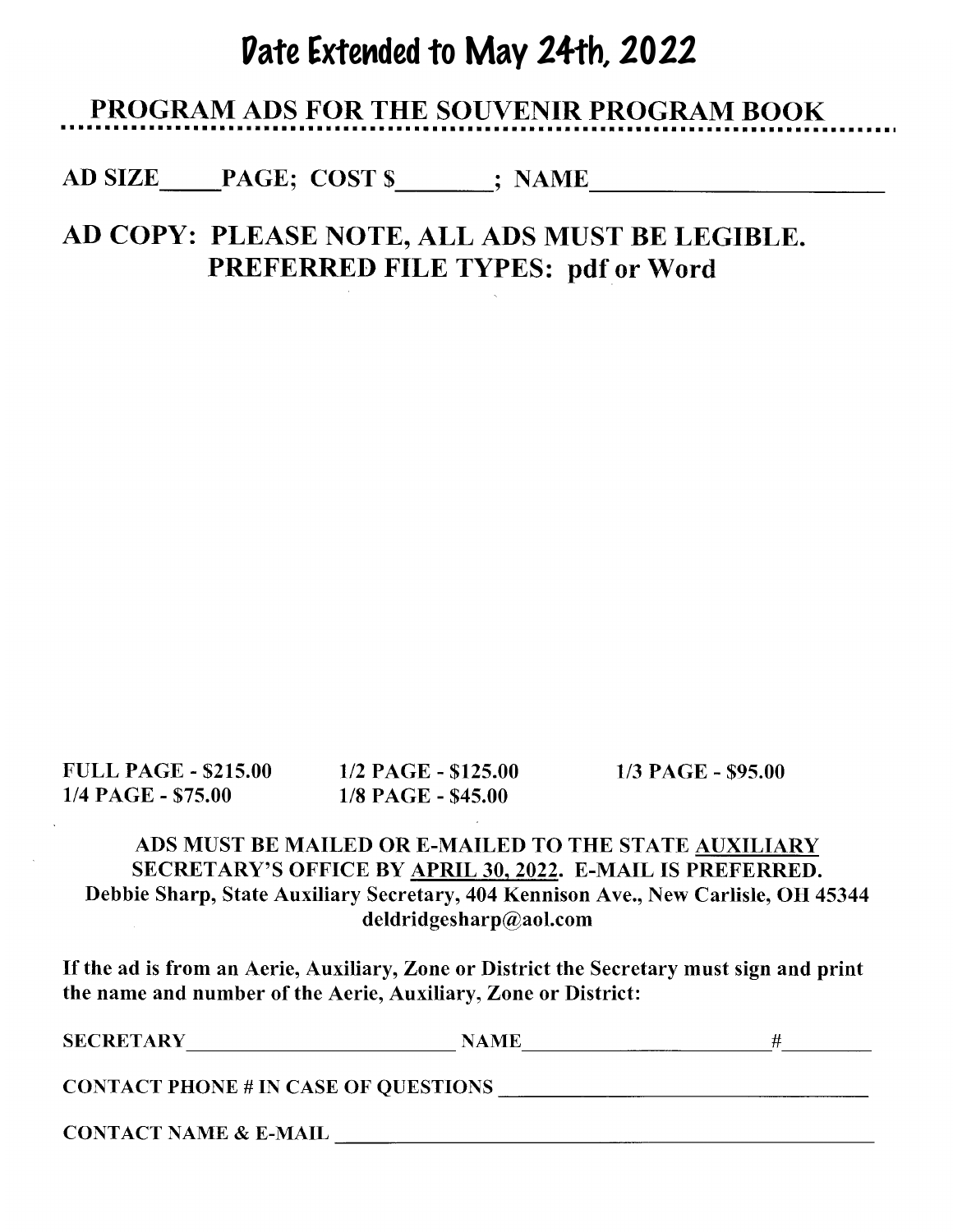### **ORDER BLANK FOR PATRON ADS IN SOUVENIR PROGRAM BOOK**

**DEADLINE EXTENDED TO MAY 24, 2022.** Patron Ads are also available at \$1.00 each. We know many Brothers and Sisters would like to be listed if they are asked and we would appreciate as many listings as possible. All ad submissions help off-set the cost of publishing the State Convention Souvenir Program Book and helps save funds for your State Aerie and Auxiliary . Please make checks payable to the Ohio State Auxiliary and send to: Ohio State Auxiliary, 404 Kennison Avenue, New Carlisle, OH 45344. **DEADLINE IS APRIL 30, 2022. THE FOLLOWING PATRONS WOULD LIKE TO HAVE THEIR NAMES LISTED:**

### **(PLEASE TYPE OR PRINT SO WE HAVE ALL NAMES SPELLED CORRECTLY.)**

|                  | <b>TOTAL NUMBER OF PATRONS @ \$1.00 EACH</b> | TOTAL REMITTANCE ENCLOSED |
|------------------|----------------------------------------------|---------------------------|
|                  |                                              |                           |
|                  |                                              | <b>AERIE#</b>             |
| <b>SECRETARY</b> |                                              | <b>AUXILIARY#</b>         |
|                  |                                              |                           |
|                  |                                              | <b>DISTRICT#</b>          |
|                  |                                              | OR ZONE                   |
|                  |                                              |                           |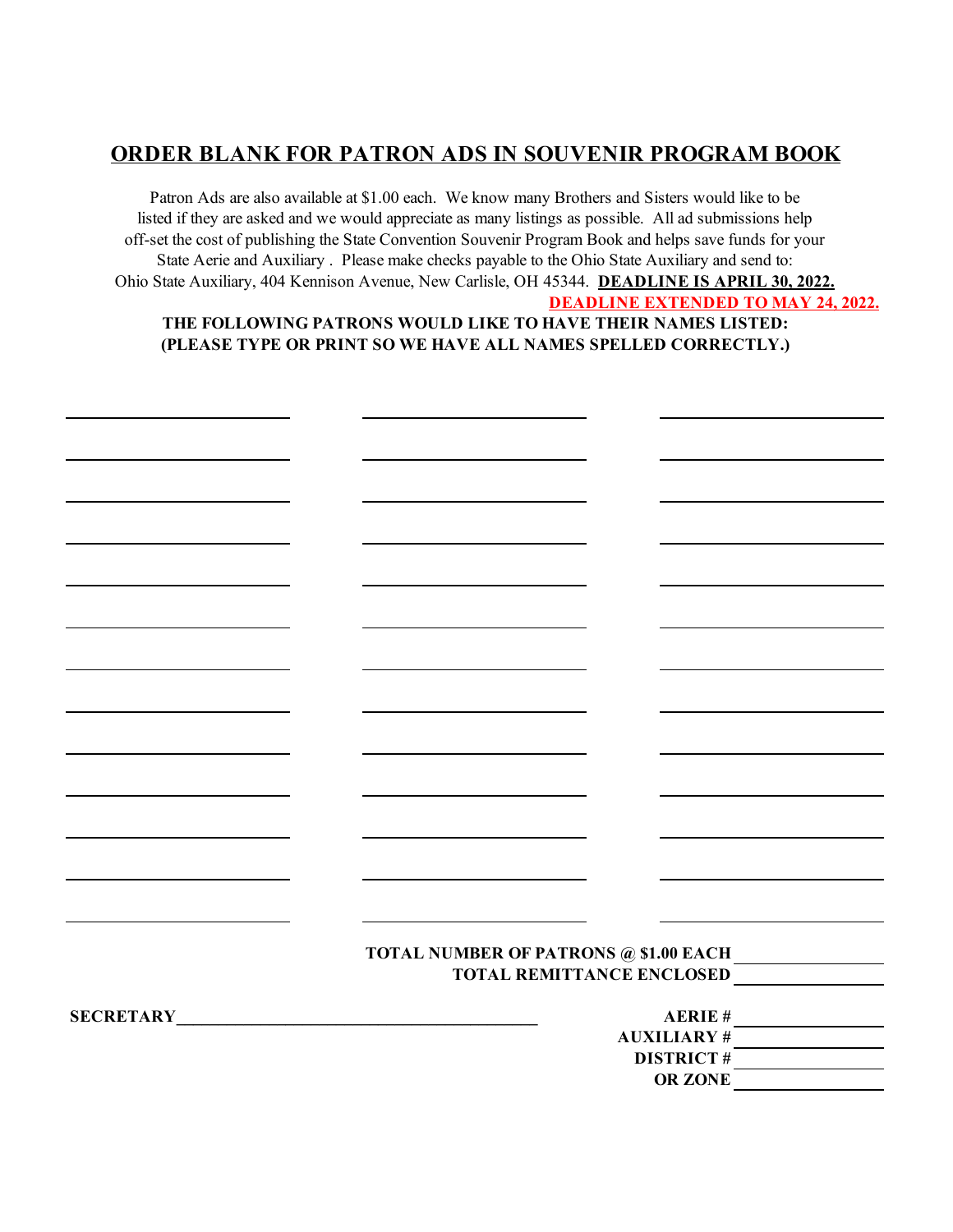### **PLEASE PRINT CLEARLY**

### **HOST: MIAMI VALLEY AUXILIARY #1395, LEBANON, OHIO DATE: SATURDAY, JULY 9, 2022 REGISTRATION DEADLINE: JUNE 30, 2022**

**NOTE: Information on hotels in the area will be provided as soon as possible.**

### **ATTENDEE'S INFORMATION:**

AUXILIARY NAME & NUMBER: NUMBER OF SISTER(S) ATTENDING FROM YOUR AUXILIARY: NAME(S) & E-MAIL ADDRESS(ES) OF SISTER(S) ATTENDING (Attach list if need more space):

| <b>NAME</b>                                                         | <b>E-MAIL ADDRESS</b>                                         |
|---------------------------------------------------------------------|---------------------------------------------------------------|
|                                                                     |                                                               |
|                                                                     |                                                               |
|                                                                     |                                                               |
|                                                                     |                                                               |
| NAME OF SISTER SUBMITTING REGISTRATION FORM:                        |                                                               |
| DATE:                                                               |                                                               |
| Please complete registration form and send by mail or e-mail to:    |                                                               |
| Debbie Sharp, Ohio State Auxiliary Secretary<br>404 Kennison Avenue | <b>E-Mail Address:</b><br><b>OR</b><br>deldridgesharp@aol.com |

New Carlisle, OH 45344-1311